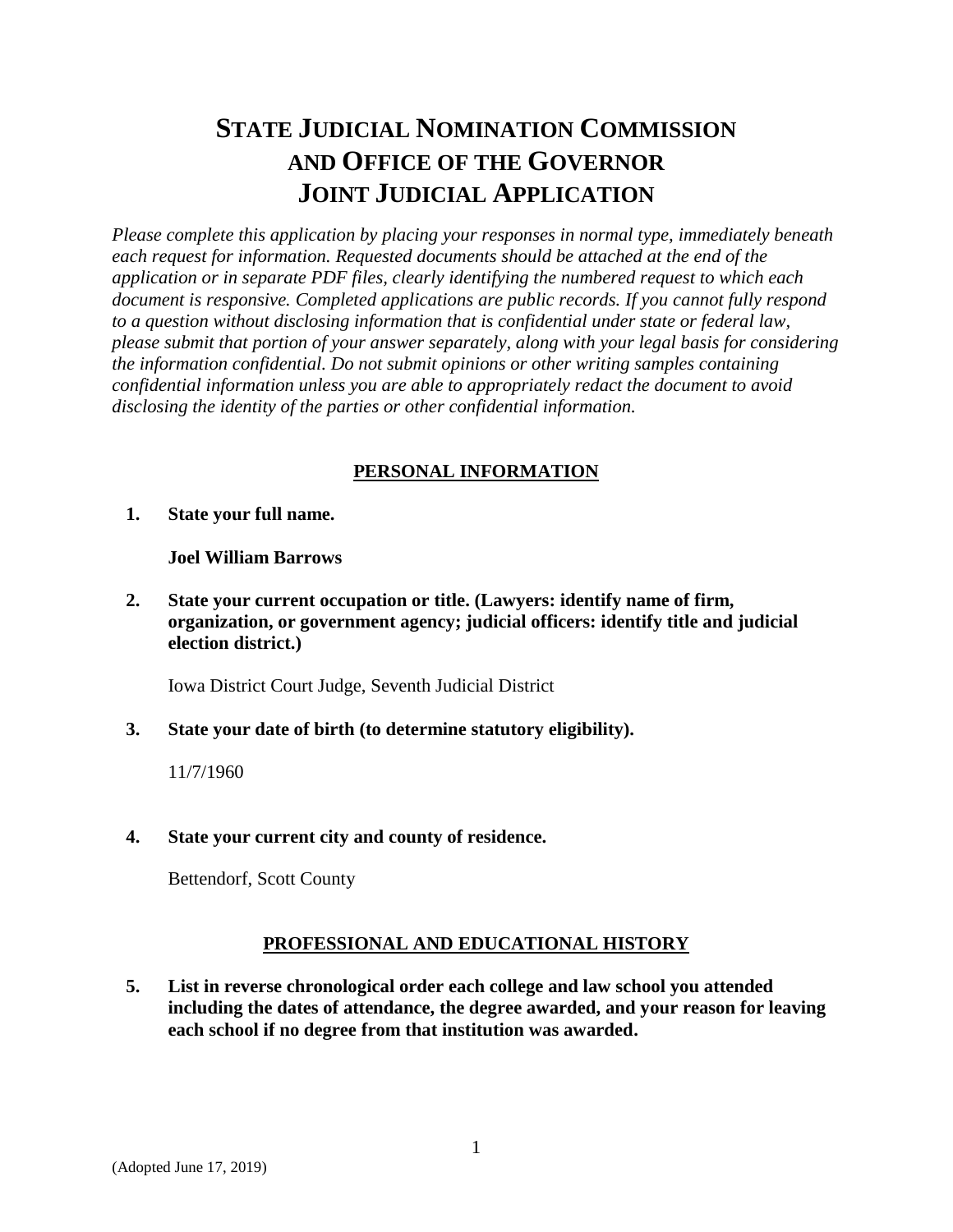| $Collect(s)$ and Law School(s)<br>- and reason for leaving, if applicable        | <b>Dates</b><br><b>Attended</b><br>$(Mo/Yr$ to<br>Mo/Yr) | Degree(s)                                                                        | Month/Yr<br><b>Received</b> |
|----------------------------------------------------------------------------------|----------------------------------------------------------|----------------------------------------------------------------------------------|-----------------------------|
| Georgetown University Law Center, Washington,<br>D.C.                            | January, 1992,<br>through<br>May,<br>1993                | LL.M.<br>in<br>International<br>and<br>Comparative<br>with<br>Law<br>distinction | May, 1993                   |
| Drake University Law School, Des Moines, IA                                      | 1986,<br>August,<br>through<br>May,<br>1989              | of<br>Doctor<br>Jurisprudence                                                    | May, 1989                   |
| Southern<br><i>Illinois</i><br>University<br>Carbondale,<br>at<br>Carbondale, IL | January, 1984,<br>through<br>May,<br>1986                | Master<br>of<br>Arts, History                                                    | May, 1986                   |
| Coe College, Cedar Rapids, IA                                                    | September,<br>1979, through<br>August, 1983              | Bachelor<br>of<br>Arts                                                           | August,<br>1983             |

**6. Describe in reverse chronological order all of your work experience since graduating from college, including:**

**a. Your position, dates (beginning and end) of your employment, addresses of law firms or offices, companies, or governmental agencies with which you have been connected, and the name of your supervisor or a knowledgeable colleague if possible.**

**District Court Judge**

**Iowa Judicial Branch, Seventh Judicial District**

**Scott County Courthouse, 400 W. 4th Street, Davenport, Iowa**

**August, 2012 – Present**

**Chief Judge Marlita Greve**

**Assistant United States Attorney**

**United States Department of Justice,** 

**United States Attorney's Office, Southern District of Iowa,**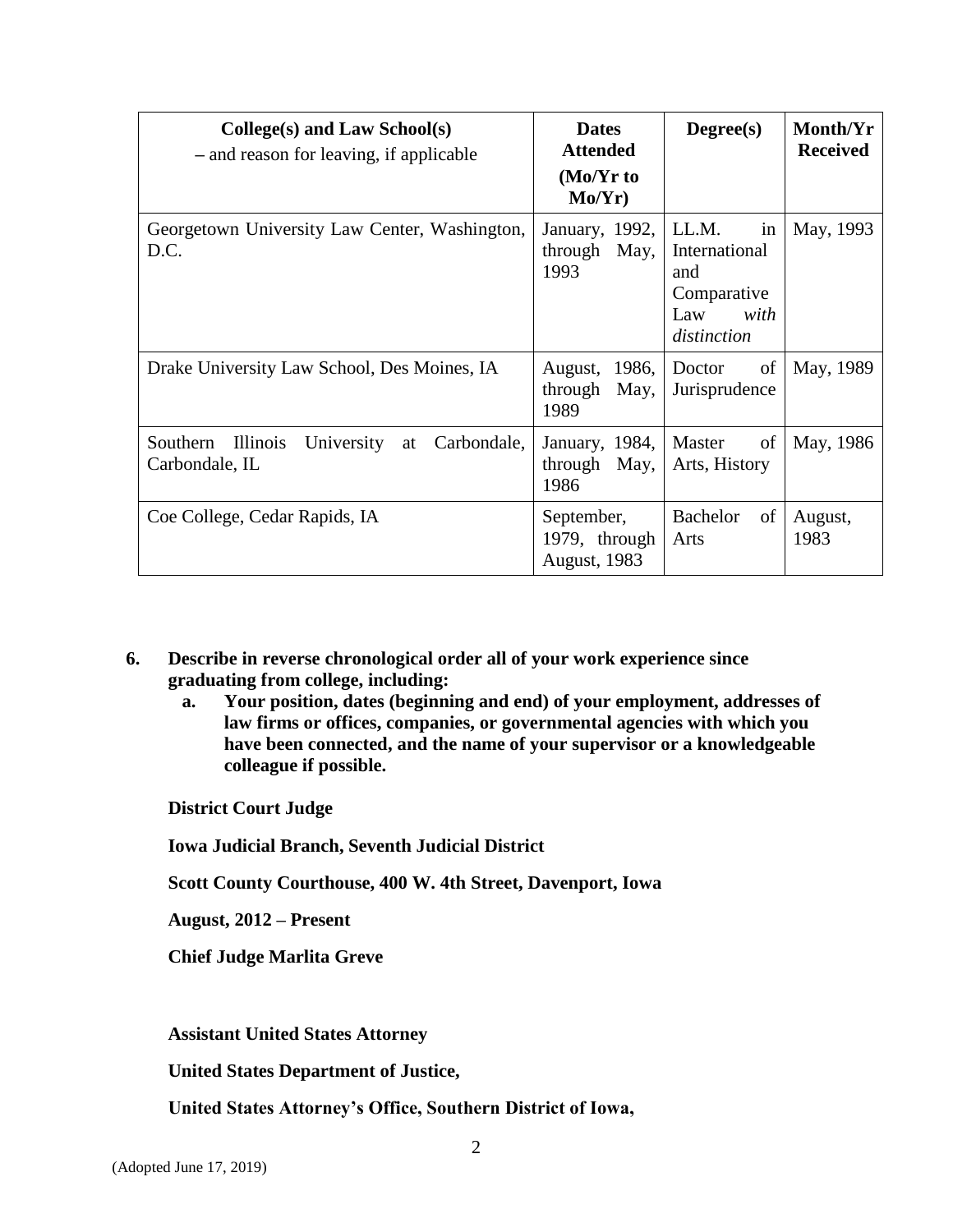**United States Courthouse,** 

**Suite 310, 131 East 4th Street, Davenport, IA 52801** 

**December, 2000 – August, 2012**

**(Most of my time as an AUSA was spent in the Davenport/Rock Island branch office, but I also worked at the main office in Des Moines.)**

**Donald Allegro, Former Branch Chief**

**Special Assistant United States Attorney, Assistant Iowa Attorney General,**

**United States Department of Justice, United States Attorney's Office, Southern District of Iowa, Iowa Department of Justice** 

**Suite 286, 110 East Court Avenue, Des Moines, IA 50309**

**October, 1999 - December, 2000**

**Stephen Patrick O'Meara, Former Criminal Chief**

**Adjunct Professor of Law**

**Drake University Law School**

**Cartwright Hall,**

**2507 University Avenue, Des Moines, Iowa, 50311** 

**January 1998 - December 1999**

**Dean Jerry Anderson or Professor James Albert**

**Assistant Polk County Attorney Polk County Attorney's Office, Des Moines, Iowa 206 Sixth Avenue, Midland Building, Des Moines, IA 50309 October 1995 - October, 1999 John Sarcone, Polk County Attorney**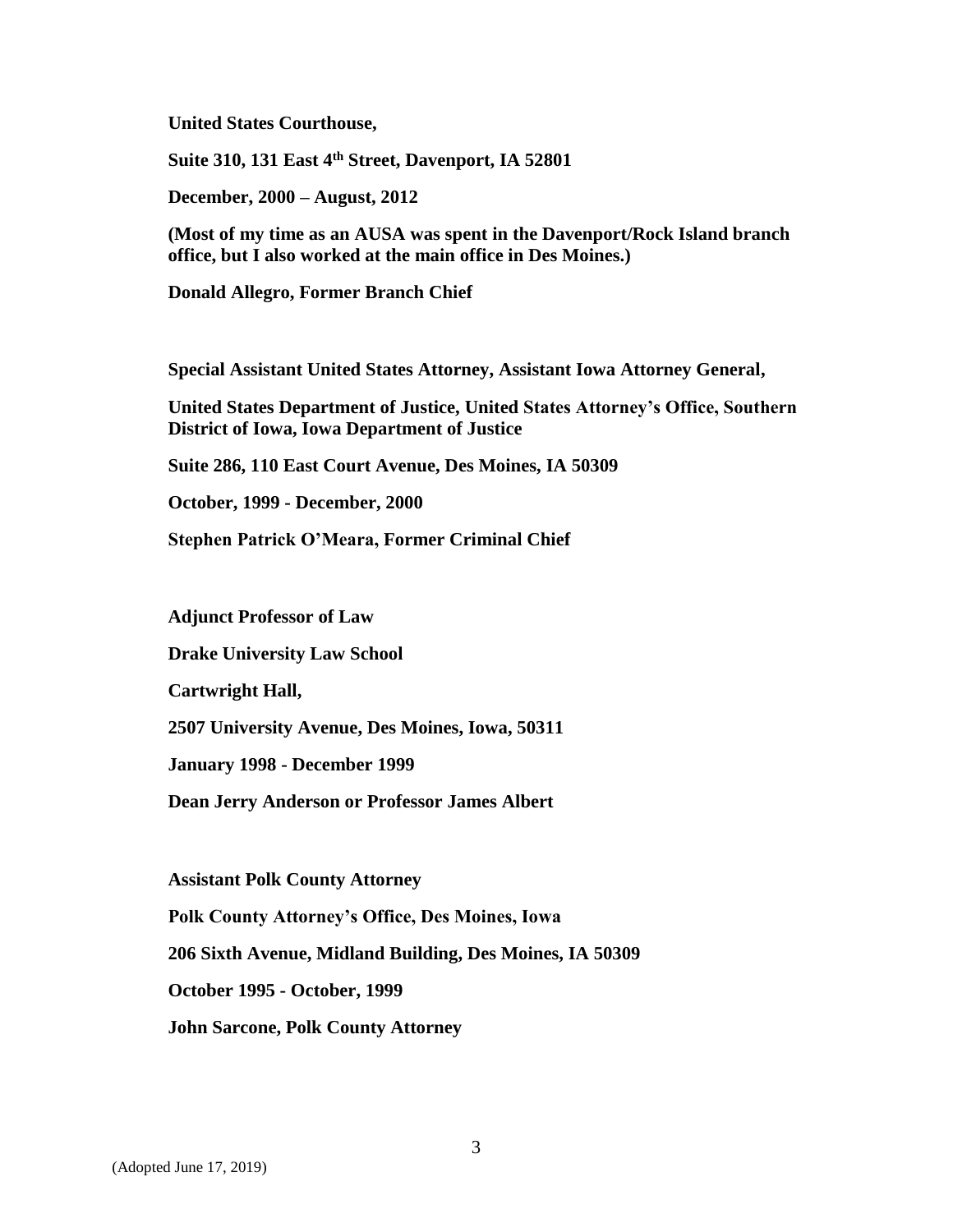**Assistant County Attorney Child Support Recovery Unit, Clinton, Iowa 121 6th Ave., South, P.O. Box 1175, Clinton, IA 52733-1175 September 1994 - October 1995 I had no particular supervisor**

**Law Clerk James L. Sayre, P.C. 13375 University, Suite 101, Clive, IA 50325 November 1993 - May 1994 James Sayre**

**Associate Attorney Evans and Dixon, Attorneys at Law 1200 Saint Louis Place, 200 North Broadway, St. Louis, MO 63102-2749 January, 1991 - November, 1991 Robert Bidstrup (My managing partner, who is now retired.)**

**Compliment Division of NEOAX (formerly Barrows Enterprises)**

**Camanche, Iowa**

**Mid-70's – 1986**

**(I held numerous positions at this company, which was a family business. While there, I worked in the accounting and purchasing departments. I did various types of sales and production analysis. I was also a plant foreman, quality control inspector and warranty officer. The company is no longer in existence.)**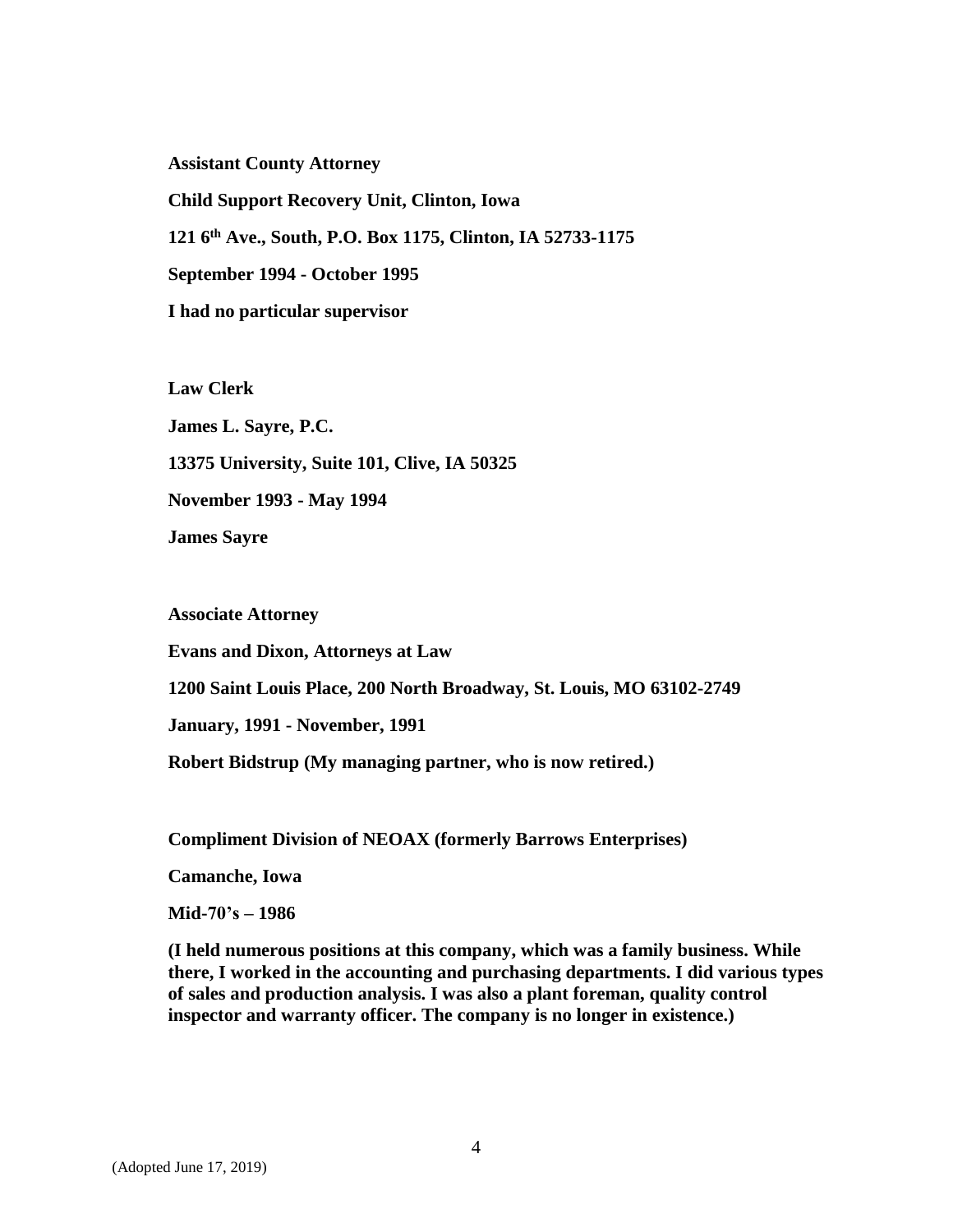**I have omitted several summer jobs held during my college years and limited this to more substantive positions. I worked for Clinton Fence and Pool briefly after college, but this company is no longer in existence.**

**b. Your periods of military service, if any, including active duty, reserves or other status. Give the date, branch of service, your rank or rating, and present status or discharge status.** 

Not applicable

**7. List the dates you were admitted to the bar of any state and any lapses or terminations of membership. Please explain the reason for any lapse or termination of membership.**

| Iowa (licensed by examination)                                 | June, 1994          |
|----------------------------------------------------------------|---------------------|
| Missouri                                                       | October, 1989       |
| United States District Court for the Southern District of Iowa | <b>August, 1999</b> |
| United States Court of Appeals for the Eighth Circuit          | April, 2000         |

- **8. Describe the general character of your legal experience, dividing it into periods with dates if its character has changed over the years, including:**
	- **a. A description of your typical clients and the areas of the law in which you have focused, including the approximate percentage of time spent in each area of practice.**

| Dates (From --<br>To)                                | <b>Description of law practice</b>                                                                                                                    |
|------------------------------------------------------|-------------------------------------------------------------------------------------------------------------------------------------------------------|
| 1991<br>January,<br>$\blacksquare$<br>November, 1991 | Evans and Dixon, Attorneys at Law<br>St. Louis, MO<br>At the time, approximately 100 attorneys<br>Associate attorney<br>Workers' compensation defense |
|                                                      | Numerous large self-insured employers and insurance companies                                                                                         |
| November 1993 -<br>May 1994                          | James L. Sayre, P.C.<br>Clive, IA<br>Two attorneys<br>Law clerk                                                                                       |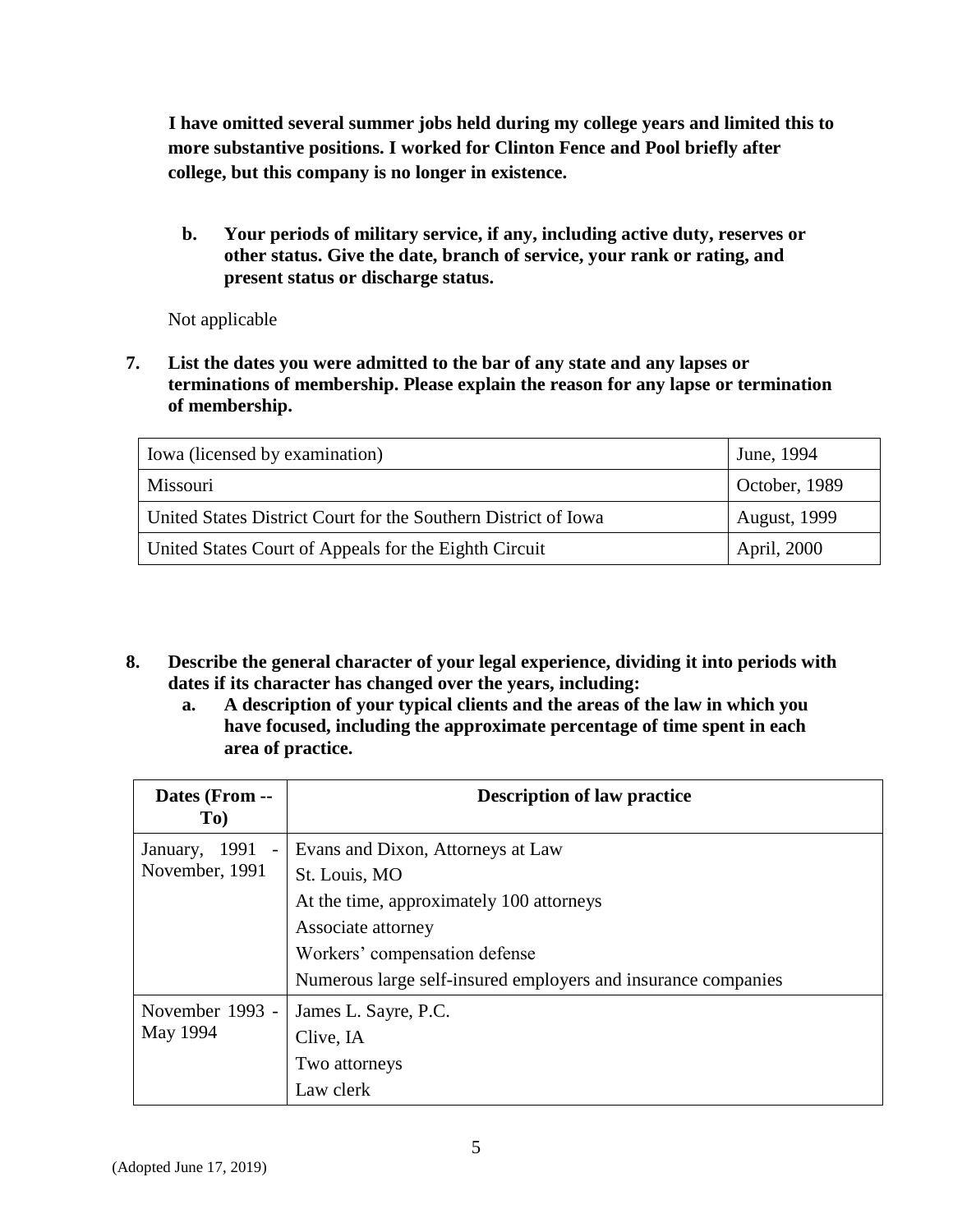|                                  | <b>Employment</b> law                                                                                                                                                                                                                                                                                                                                                                                                                                                                                                                                                                                          |
|----------------------------------|----------------------------------------------------------------------------------------------------------------------------------------------------------------------------------------------------------------------------------------------------------------------------------------------------------------------------------------------------------------------------------------------------------------------------------------------------------------------------------------------------------------------------------------------------------------------------------------------------------------|
|                                  | I was employed to assist with one case involving the Iowa Department of<br>Corrections. Mr. Sayre offered to employ me temporarily while I prepared<br>for the Iowa bar exam.                                                                                                                                                                                                                                                                                                                                                                                                                                  |
| September 1994 -<br>October 1995 | Child Support Recovery Unit<br>Clinton, Iowa<br>One attorney in the Clinton office, dozens statewide<br>Handled paternity actions and legal matters concerning the establishment,<br>modification<br>and enforcement of child<br>support orders including<br>garnishments and involvement in divorce and custody actions. Handled the<br>child support case load for Clinton, Jackson and Cedar Counties.<br>Responsibilities also included supervising the legal work of 8-10 county and<br>state workers.<br>My client would have been the State of Iowa                                                     |
| October 1995<br>October, 1999    | Polk County Attorney's Office<br>Des Moines, Iowa<br>Approximately 40 attorneys<br><b>Assistant County Attorney</b><br>* OWI Attorney, September 1998 - October, 1999<br>Was responsible for all aspects of one third of the felony and misdemeanor                                                                                                                                                                                                                                                                                                                                                            |
|                                  | OWI docket as well as the driving while barred docket, including, but not<br>limited to, depositions, pre-trial conferences, suppression hearings and bench<br>and jury trials.<br>* Indictable Misdemeanor Attorney, June 1998 - September 1998<br>Was responsible for all aspects of one half of the general indictable<br>misdemeanor docket, including, but not limited to, depositions, pre-trial<br>conferences, suppression hearings and bench and jury trials.                                                                                                                                         |
|                                  | * Intake Attorney, September 1997 - June 1998; October 1995 - October<br>1996<br>Provided legal advice to various law enforcement agencies concerning<br>ongoing investigations, reviewed incoming cases for sufficiency and<br>approved or declined charges or requested follow-up in felony and<br>misdemeanor cases. Prepared search warrants, county attorney subpoenas,<br>trial informations and extradition requests. Handled civilian inquiries.<br>Supervised the unemployment benefits, fraudulent practices program.<br>Handled case referral and case review for the mediation and civilian intake |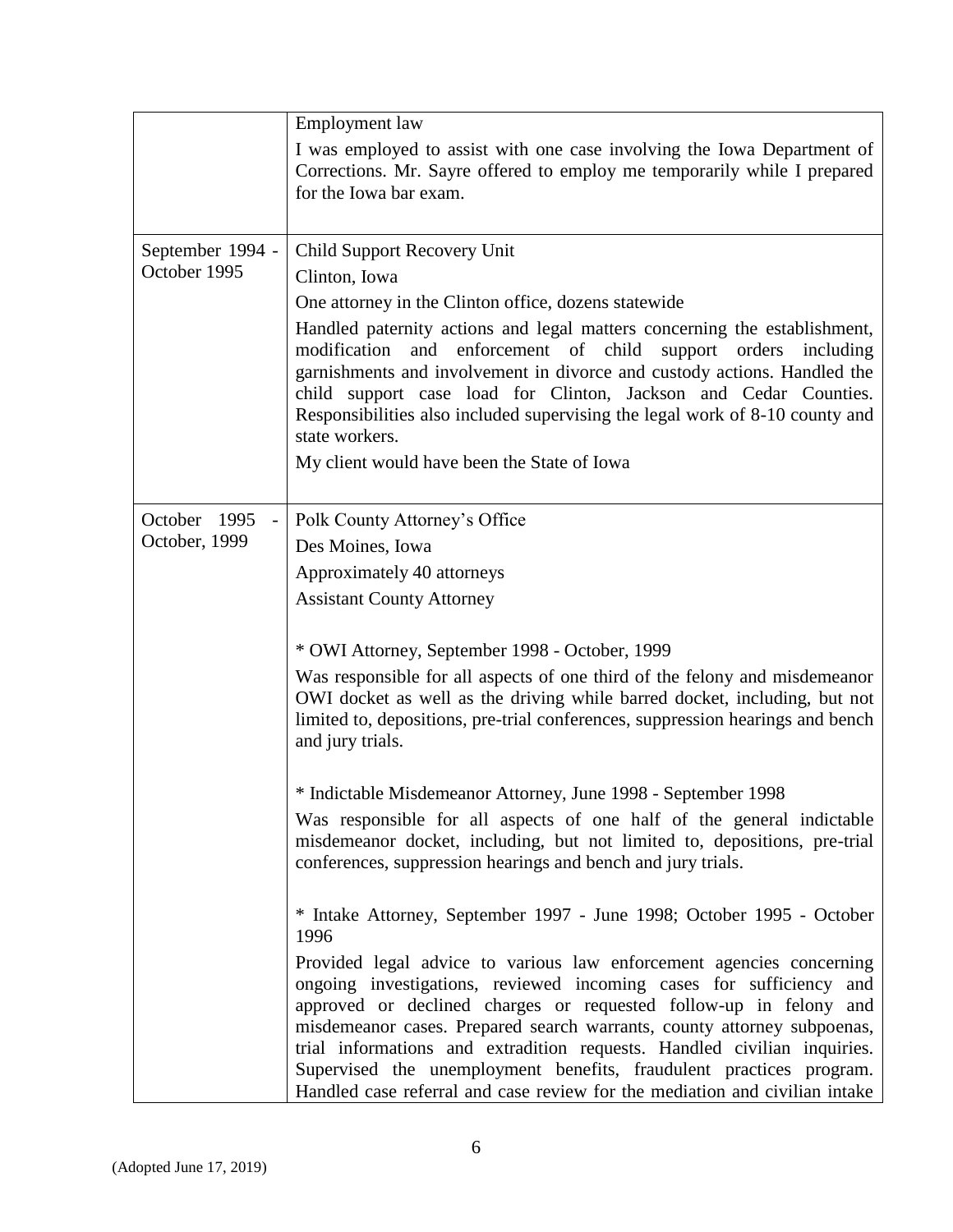|                                   | aspects of our Restorative Justice Center. Lectured at the Des Moines Police<br>Academy and the Iowa Law Enforcement Academy on various subjects.<br>Promoted to Attorney II June 1997 and returned to the intake attorney<br>position, September 1997, where duties continued to include all of the above<br>and trial work. Presented lectures on a variety of subjects at a number of<br>seminars.                                                                                                                                                                                                                                                                                                                   |
|-----------------------------------|-------------------------------------------------------------------------------------------------------------------------------------------------------------------------------------------------------------------------------------------------------------------------------------------------------------------------------------------------------------------------------------------------------------------------------------------------------------------------------------------------------------------------------------------------------------------------------------------------------------------------------------------------------------------------------------------------------------------------|
|                                   | * Drug and Gang Unit, October 1996 - September 1997<br>Was responsible for all aspects of the misdemeanor drug possession docket<br>including, but not limited to, depositions, pre-trial conferences, suppression<br>hearings and bench and jury trials. Provided legal advice to the police and<br>prepared search warrants for misdemeanor and felony drug cases. Supervised<br>law student interns. Occasionally handled sentencings, guilty pleas and<br>probation revocations in felony cases and reviewed potential felony drug<br>charges to determine if there was sufficient evidence to file charges. Handled<br>property forfeiture hearings that arose from drug cases.<br>My client was the State of Iowa |
| October, 1999 -<br>December, 2000 | United States Attorney's Office, Southern District of Iowa, Iowa Department<br>of Justice                                                                                                                                                                                                                                                                                                                                                                                                                                                                                                                                                                                                                               |
|                                   | Des Moines, Iowa                                                                                                                                                                                                                                                                                                                                                                                                                                                                                                                                                                                                                                                                                                        |
|                                   | Approximately 30 attorneys                                                                                                                                                                                                                                                                                                                                                                                                                                                                                                                                                                                                                                                                                              |
|                                   | Special Assistant United States Attorney, Assistant Iowa Attorney General                                                                                                                                                                                                                                                                                                                                                                                                                                                                                                                                                                                                                                               |
|                                   | Was responsible for the prosecution of methamphetamine related and<br>ancillary federal offenses under the High Intensity Drug Trafficking Area<br>(HIDTA) Program. Also handled Organized Crime Drug Enforcement Task<br>Force (OCDETF) cases. Conducted jury trials and argued at the United<br>States Court of Appeals for the Eighth Circuit while in this position.<br>My client was the United States of America                                                                                                                                                                                                                                                                                                  |
| 2000<br>December,                 | United States Attorney's Office, Southern District of Iowa                                                                                                                                                                                                                                                                                                                                                                                                                                                                                                                                                                                                                                                              |
| $-$ August, 2012                  | Des Moines, Iowa/Rock Island, Illinois/Davenport, Iowa                                                                                                                                                                                                                                                                                                                                                                                                                                                                                                                                                                                                                                                                  |
|                                   | Approximately 30 attorneys                                                                                                                                                                                                                                                                                                                                                                                                                                                                                                                                                                                                                                                                                              |
|                                   | <b>Assistant United States Attorney</b>                                                                                                                                                                                                                                                                                                                                                                                                                                                                                                                                                                                                                                                                                 |
|                                   | As the Affirmative Civil Enforcement (ACE) AUSA from December, 2000<br>January, 2002 responsibilities included enforcement<br>through<br>of federal criminal statutes in the areas of health care fraud and the<br>environment, civil False Claims Act and controlled substances actions,<br>common law unjust enrichment actions, etc Reassigned to the Criminal<br>Division as of February, 2002 where responsibilities included handling a<br>general criminal caseload. Transferred to the Quad Cities branch office in<br>December, 2002 (at my request) where duties continued to include a general                                                                                                               |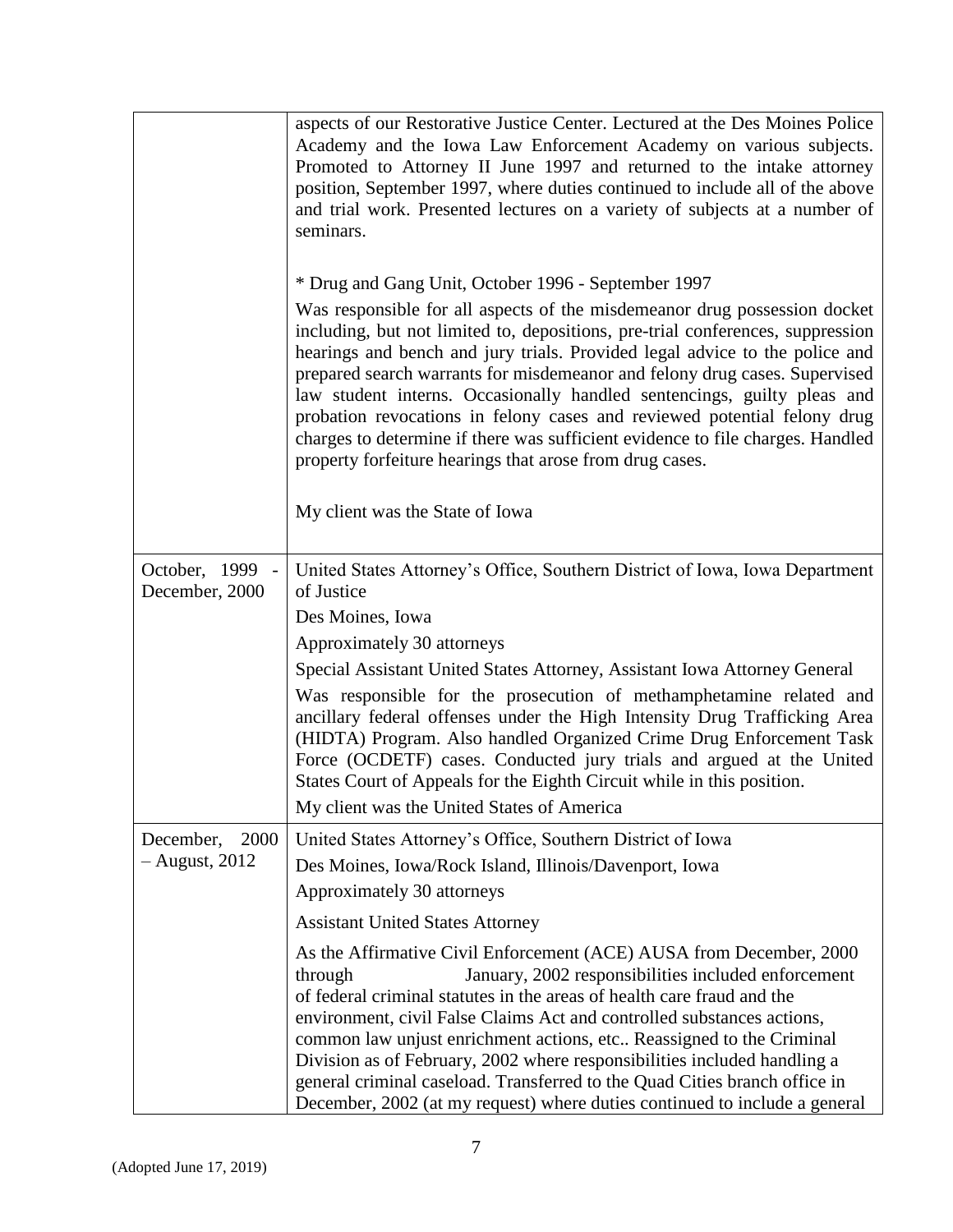| criminal caseload in areas as diverse as white collar crime,                    | health |
|---------------------------------------------------------------------------------|--------|
| care fraud, child exploitation, drug trafficking, failure to pay child support, |        |
| interstate theft, computer crime, firearms offenses, bank robbery, postal       |        |
| theft, benefit fraud, immigration charges and CVB hearings, as well as          |        |
| supervision of law student externs from the University of Iowa, College of      |        |
| Law. Frequently handled preliminary and detention hearings, contested           |        |
| sentencings, jury trials and appeals in this position. Functioned as the        |        |
| district's point of contact and coordinator for computer crimes and child       |        |
| exploitation crimes (CHIP and Project Safe Childhood Coordinator).              |        |
| Occasionally handled matters as a Special Assistant United States Attorney      |        |
| for the Central District of Illinois.                                           |        |
|                                                                                 |        |

**b. The approximate percentage of your practice that has been in areas other than appearance before courts or other tribunals and a description of the nature of that practice.**

Not applicable

**c. The approximate percentage of your practice that involved litigation in court or other tribunals.**

Approximately 90%, with an additional 10% as appellate practice.

**d. The approximate percentage of your litigation that was: Administrative, Civil, and Criminal.**

| <b>Types of cases</b> | % of your time |
|-----------------------|----------------|
| (1) Administrative    | 5%             |
| $(2)$ Civil           | 25%            |
| (3) Criminal          | 70%            |

**e. The approximate number of cases or contested matters you tried (rather than settled) in the last 10 years, indicating whether you were sole counsel, chief counsel, or associate counsel, and whether the matter was tried to a jury or directly to the court or other tribunal. If desired, you may also provide separate data for experience beyond the last 10 years.** 

I have been a judge for over seven years. In the three years preceding that, I would estimate that I tried 6-8 trials before a jury, all as sole counsel. Over the course of my legal career, I have probably tried close to 50 cases before a jury, almost all as sole counsel. If the number were also to include contested hearings such as preliminary hearings, detention hearings, suppression hearings and sentencings (which in federal court can be small trials) they would number in the hundreds.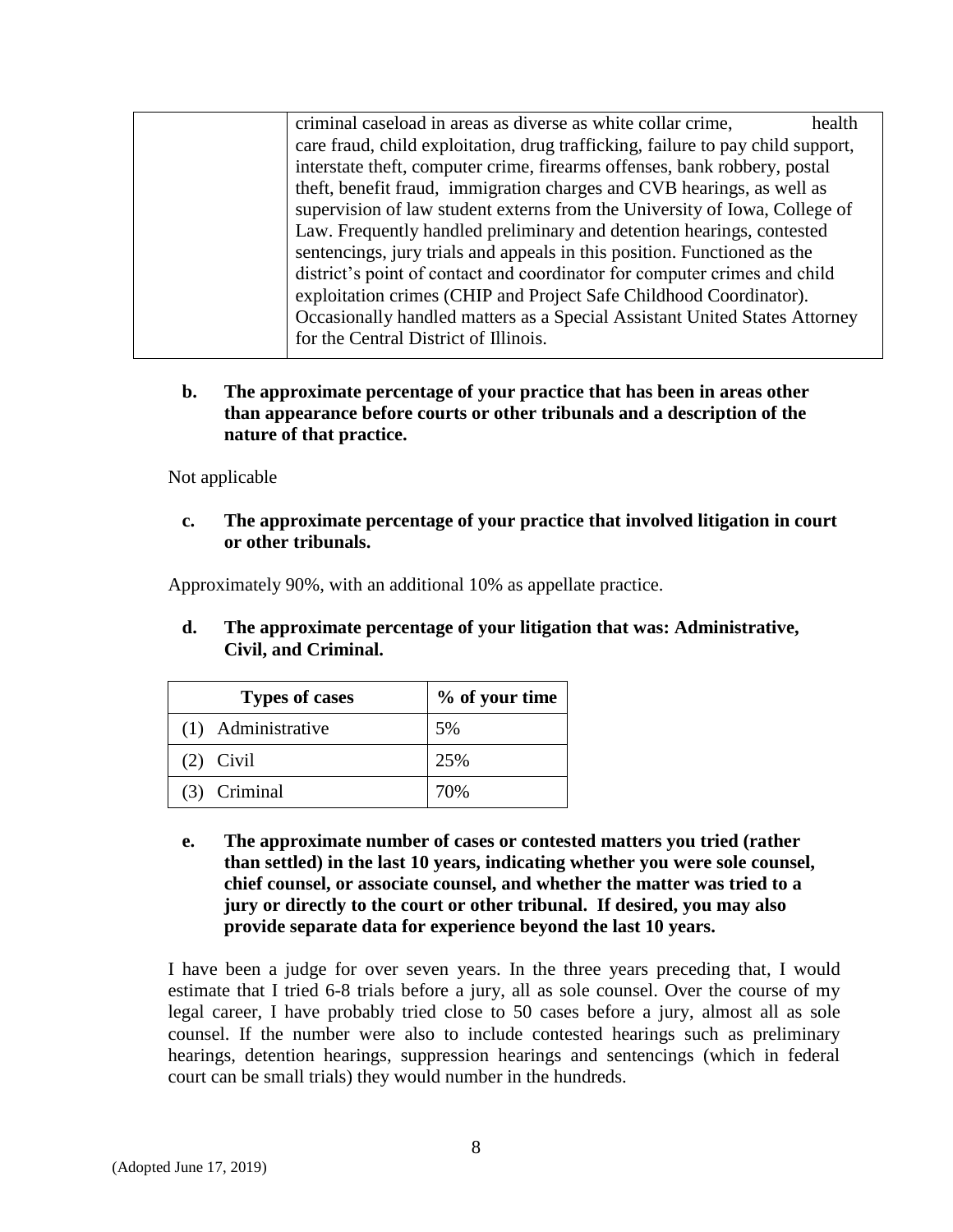**f. The approximate number of appeals in which you participated within the last 10 years, indicating whether you were sole counsel, chief counsel, or associate counsel. If desired, you may also provide separate data for experience beyond the last 10 years.**

(My answer covers the period back to 1999.)

Generally, when one leaves employment with the United States Department of Justice they are not allowed to take their work product with them absent a specific request and justification. Therefore, I do not have direct access to the majority of the materials I produced while employed with the United States Attorney's Office. I do have considerable appellate experience at the United States Court of Appeals for the Eighth Circuit. As an Assistant United States Attorney, I handled most of my own appellate work. A name search on the Eighth Circuit website shows me to be associated with 85 cases there. A paralegal at the U.S. Attorney's Office checked their records and reports that I wrote 40 appellate briefs and was named in 53 appeals. I do know that a number of these cases would be 2255 (post-conviction relief) actions that were handled by another attorney in the office. I also would have been co-author on some of the briefs. Therefore, precise numbers are difficult to provide. I argued at the Eighth Circuit on approximately a dozen occasions.

- **9. Describe your pro bono work over at least the past 10 years, including:**
	- **a. Approximate number of pro bono cases you've handled.**
	- **b. Average number of hours of pro bono service per year.**
	- **c. Types of pro bono cases.**

I have been a District Court Judge or Assistant United States Attorney for the last ten years. As actual pro bono work was not an option, I have made contributions to support those efforts.

- **10. If you have ever held judicial office or served in a quasi-judicial position:**
	- **a. Describe the details, including the title of the position, the courts or other tribunals involved, the method of selection, the periods of service, and a description of the jurisdiction of each of court or tribunal.**

| Dates (From --<br>To) | Judicial title | <b>County or District</b>                             | Types of cases within your<br>jurisdiction |
|-----------------------|----------------|-------------------------------------------------------|--------------------------------------------|
| present               | Judge          | August, 2012 – District Court $7th$ Judicial District | General jurisdiction                       |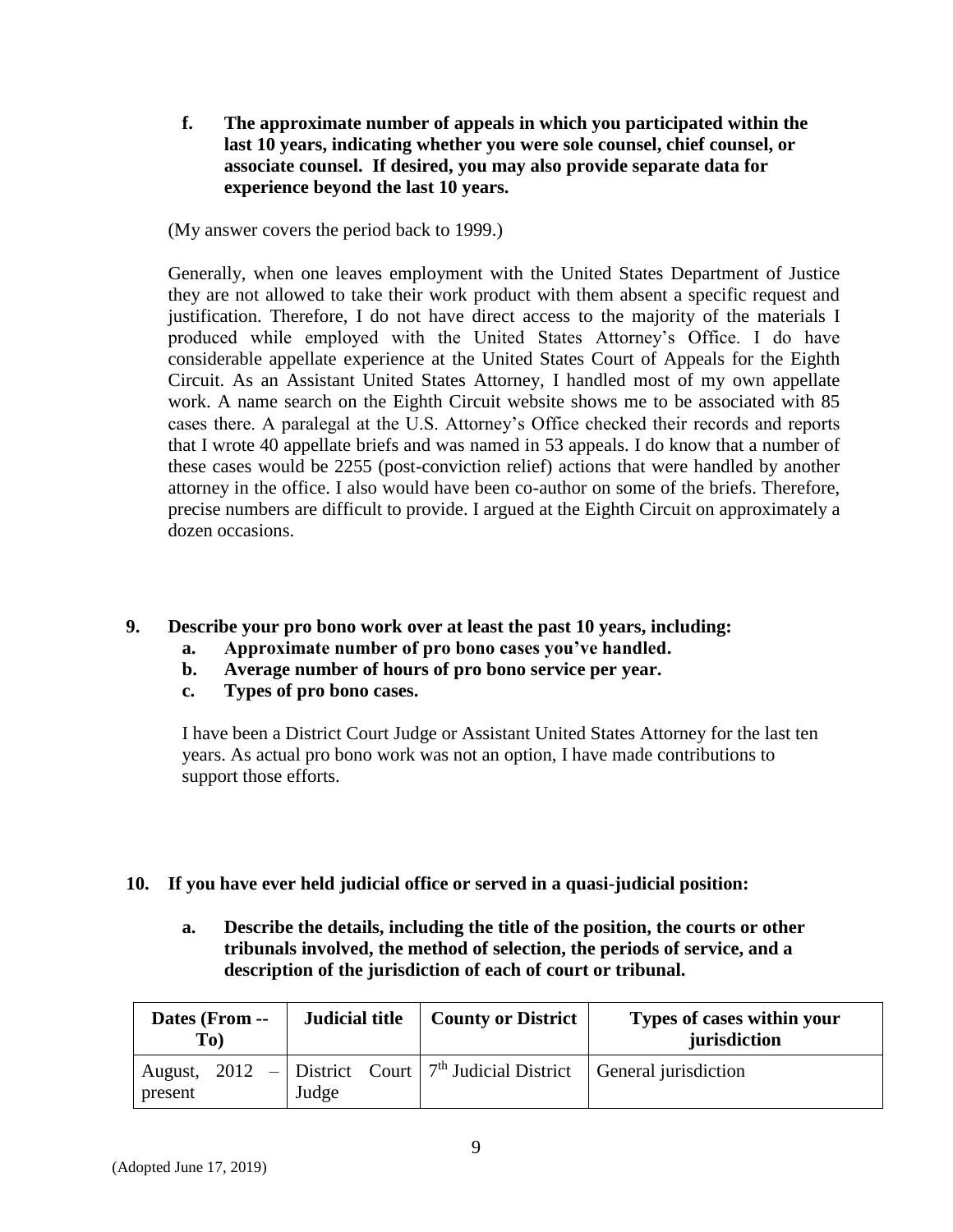- **b. List any cases in which your decision was reversed by a court or other reviewing entity. For each case, include a citation for your reversed opinion and the reviewing entity's or court's opinion and attach a copy of each opinion.**
- **c.**

To date, there have been no decisions by a reviewing court that criticized my rulings. I have listed every case I was involved in that was reversed, including those in which the reversal was not related to my ruling.

The following are all Iowa Court of Appeals decisions, with the exception of the *Hardin* case:

*State v. Williams*, No. 3-683/12-2178, Filed July 24, 2013

*State v. Burton*, No. 3-835/12-2223, Filed October 23, 2013 (The reversal related primarily to a trial issue. I was not the trial judge.)

*State v. Burton*, No. 3-843/13-0398, Filed October 2, 2013

*State v. Pike*, No. 3-903/13-0051, Filed November 6, 2013

*State v. Bunce*, No. 14-0645, Filed February 25, 2015 (The reversal related to a sentencing issue. I was not the sentencing judge.)

*State v. Howell*, No. 14-1411, Filed July 22, 2015 (The reversal related to a sentencing issue. I was not the sentencing judge.)

*State v. Perkins*, No.15-0196, Filed December 9, 2015 (The reversal related to an issue during the plea. I was only the sentencing judge.)

*State v. Howard*, No. 16-0137, Filed January 11, 2017

*State v Hardin*, 885 N.W.2d 428 (Iowa 2016)(Unpublished Disposition). (As noted above, this was a reversal due to a change in the law regarding the imposition of life without parole sentences for juvenile offenders.)

*State v. Richards*, No. 18-0522, Filed March 6. 2019 (*reversed in part*)

*State v. Wooten*, No. 18-0023, Filed December 19, 2018 (*sentence affirmed in part, vacated in part, and remanded*)

They are all also cited in the North Western Reporter, but only as "Decisions Without Published Opinions" table citations. They are available online: [http://www.iowacourts.gov/About\\_the\\_Courts/Court\\_of\\_Appeals/Court\\_of\\_Appeals\\_Opi](http://www.iowacourts.gov/About_the_Courts/Court_of_Appeals/Court_of_Appeals_Opinions/index.asp) [nions/index.asp](http://www.iowacourts.gov/About_the_Courts/Court_of_Appeals/Court_of_Appeals_Opinions/index.asp)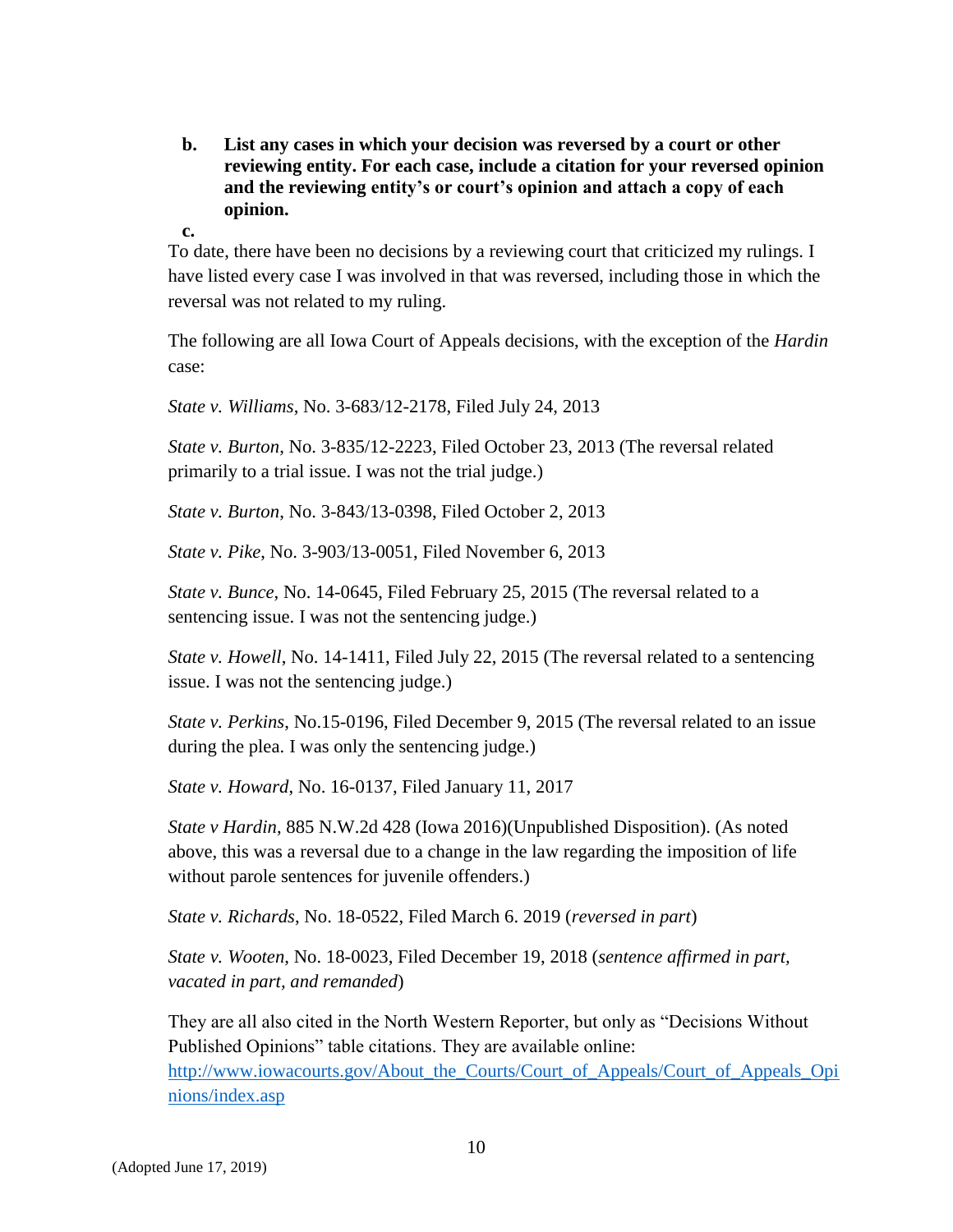Hardin can be found at the following link by searching the term "Romeo Hardin"

[http://www.iowacourts.gov/About\\_the\\_Courts/Supreme\\_Court/Supreme\\_Court\\_Opinions](http://www.iowacourts.gov/About_the_Courts/Supreme_Court/Supreme_Court_Opinions/Opinions_Archive/) [/Opinions\\_Archive/](http://www.iowacourts.gov/About_the_Courts/Supreme_Court/Supreme_Court_Opinions/Opinions_Archive/)

Copies will be provided.

# **d. List any case in which you wrote a significant opinion on federal or state constitutional issues. For each case, include a citation for your opinion and any reviewing entity's or court's opinion and attach a copy of each opinion.**

I would not say that any of my rulings have involved what I would call a significant opinion on a federal or state constitutional issue. Obviously, many district court decisions touch on constitutional issues, e.g., search and seizure. One of my writing samples is a ruling on a motion to suppress.

# **11. If you have been subject to the reporting requirements of Court Rule 22.10:**

**a. State the number of times you have failed to file timely rule 22.10 reports.**

None

- **b. State the number of matters, along with an explanation of the delay, that you have taken under advisement for longer than:** 
	- **i. 120 days.**

None

**ii. 180 days.**

None

**iii. 240 days.**

None

**iv. One year.**

None

**12. Describe at least three of the most significant legal matters in which you have participated as an attorney or presided over as a judge or other impartial decision**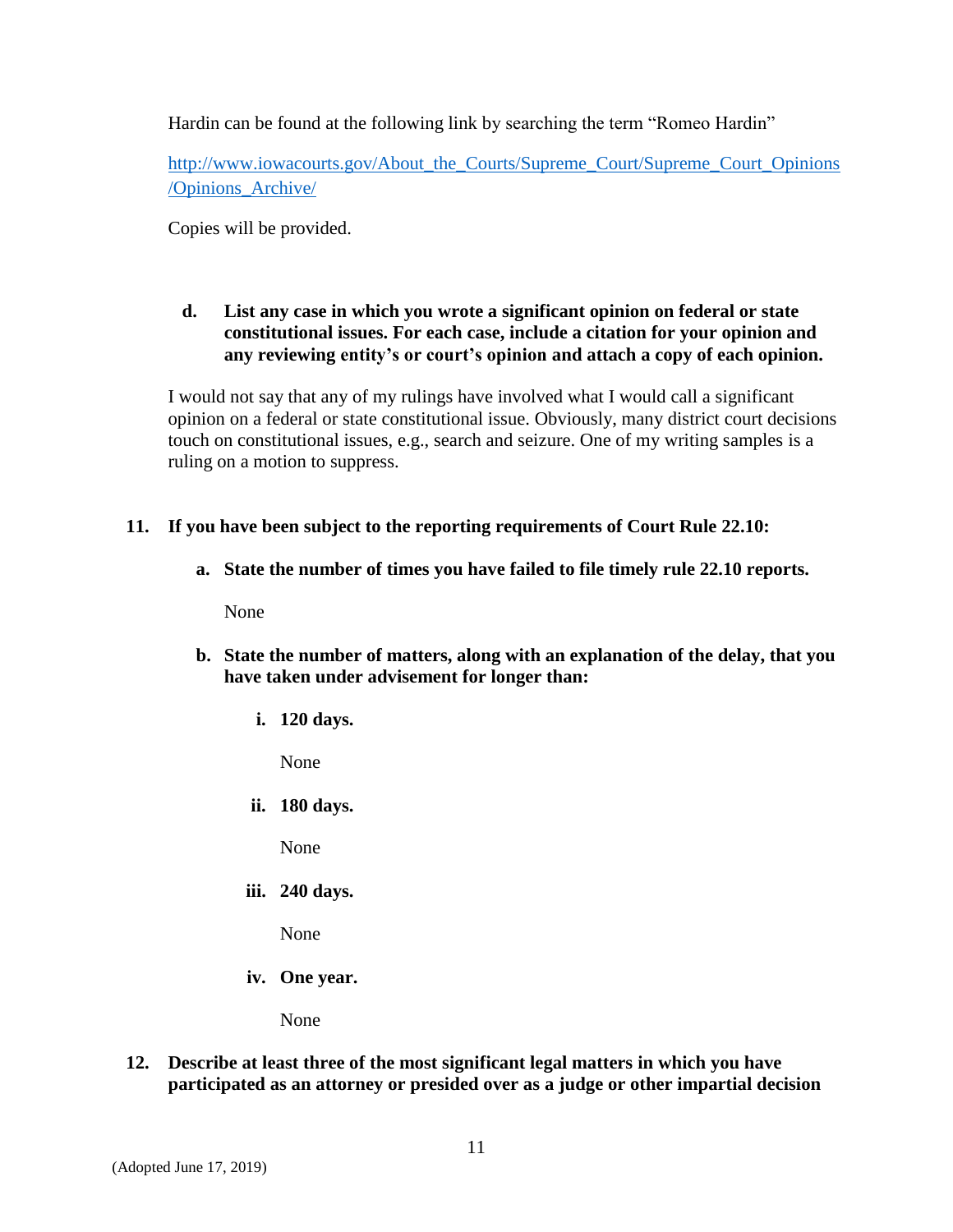**maker. If they were litigated matters, give the citation if available. For each matter please state the following:**

- **a. Title of the case and venue,**
- **b. A brief summary of the substance of each matter,**
- **c. A succinct statement of what you believe to be the significance of it,**
- **d. The name of the party you represented, if applicable,**
- **e. The nature of your participation in the case,**
- **f. Dates of your involvement,**
- **g. The outcome of the case,**
- **h. Name(s) and address(es) [city, state] of co-counsel (if any),**
- **i. Name(s) of counsel for opposing parties in the case, and**
- **j. Name of the judge before whom you tried the case, if applicable.**

#### **Significant legal matter #1:**

*United States v. James William Young*, 613 F.3d 735, (8th Cir. 2010). Young was a Clinton High School band teacher charged with attempting to entice a minor to engage in sexual activity. The primary lasting significance of *Young* was that, in a case of first impression, the Eighth Circuit held that abandonment was not available as a defense in an attempt crime once the defendant has taken a substantial step toward completion of the offense. I represented the United States at trial and on appeal. This case played out from November, 2008, through the Eighth Circuit decision on July 19, 2010. Young's counsel was

Alfred E. Willett, Elderkin & Pirnie, PLC, 316 2nd St. SE, Suite 124, Cedar Rapids, IA 52401, 319-362-2137. The case was tried before The Honorable John A. Jarvey in the United States District Court for the Southern District of Iowa.

# **Significant legal matter #2:**

*United States v. Jayson Harris*, Criminal No. 3:05-cr-563. Harris was a Davenport resident who created a bogus MSN website, then sent e-mails to MSN customers requesting that they visit the website and update their accounts by providing credit card numbers and other personal information. He obtained numerous credit card numbers through this scheme. The particular significance of the case was that this was one of the first computer phishing cases prosecuted in the United States. Microsoft had filed civil actions against a number of "John Doe" phishers in an attempt to secure their identity through the discovery process. Harris happened to be "John Doe #1" and live in Davenport. The case received considerable national and international press attention. I represented the United States throughout the investigation and prosecution of the case. As a result of handling this prosecution, I was invited to New Orleans to address Digital Phishnet, a national computer security conference sponsored by Microsoft. Harris's activity began in January, 2003. The case came to a conclusion with his sentencing in May, 2006. Harris was represented by Kevin Cmelik, then an Assistant Federal Defender. Kevin is now with the Iowa Attorney General's Office, 1305 E. Walnut St., Des Moines, IA, 50319, 515-281-5164. Harris was sentenced by The Honorable Harold D. Vietor in the United States District Court for the Southern District of Iowa.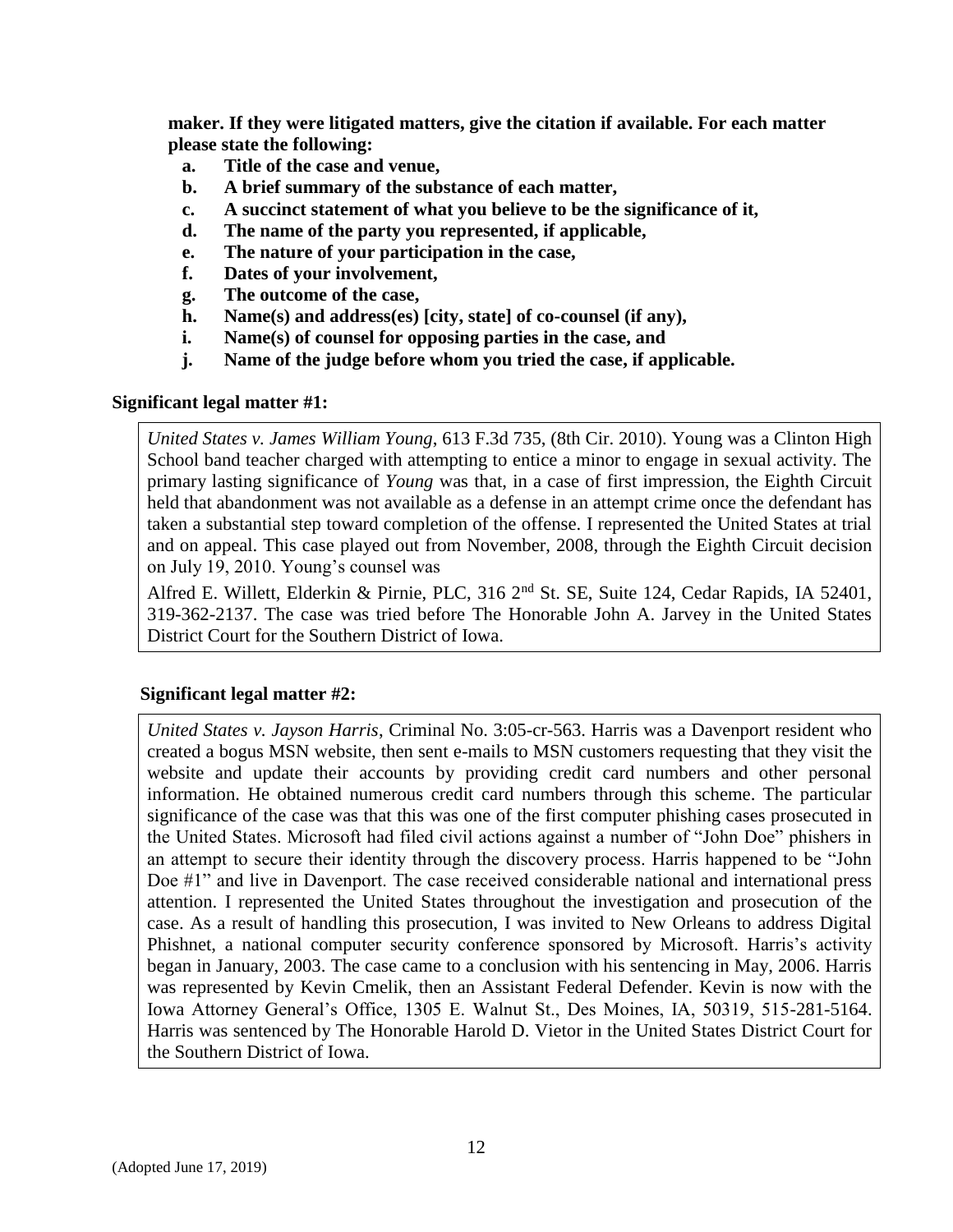#### **Significant legal matter #3:**

*United States v. Otho Leonard Rater*, No. 03-1449 (8th Cir. April 30, 2004) (unpublished). At the time, the Rater case was easily the most notorious child support case in Iowa history. At a bench trial I was able to convict Rater, a former mathematics professor, of 5 counts of willfully failing to pay child support. The case has received untold media attention over the years, and was possibly the most challenging of my career. I represented the United States throughout most of the investigation, at trial and on appeal. The case played out over many years, but the trial occurred in 2002 and the appeal culminated with the above decision. Rater was represented by Gerald "Jake" Feuerhelm, 2155 NE 51st Place, Suite B, Des Moines, IA 50313, 515-266-5552. The case was tried before The Honorable James E. Gritzner in the United States District Court for the Southern District of Iowa.

# **13. Describe how your non-litigation legal experience, if any, would enhance your ability to serve as a judge.**

If appellate practice is to be considered non-litigation legal experience, as noted in 8(f) above, I have considerable appellate experience. Obviously, this is important for an appellate court position in terms of understanding the process, including the roles of advocate and judge.

#### **14. If you have ever held public office or have you ever been a candidate for public office, describe the public office held or sought, the location of the public office, and the dates of service.**

| Dates (From --<br>To)                  | Public office(s): Indicate "Held" or "Sought" and Location                                   |
|----------------------------------------|----------------------------------------------------------------------------------------------|
| September,<br>1994-October,<br>1995    | Assistant County Attorney for Child Support Recovery (Clinton, Jackson<br>and Cedar Counties |
| 1995-<br>October,<br>October, 1999     | <b>Assistant Polk County Attorney</b>                                                        |
| 1999-<br>October,<br>December, 2000    | Special Assistant United States Attorney/Assistant Iowa Attorney General                     |
| December, 2000-<br><b>August, 2012</b> | <b>Assistant United States Attorney</b>                                                      |
| $2012 -$<br>August,<br>present         | District Court Judge                                                                         |

(The locations are noted in 6(a) above.)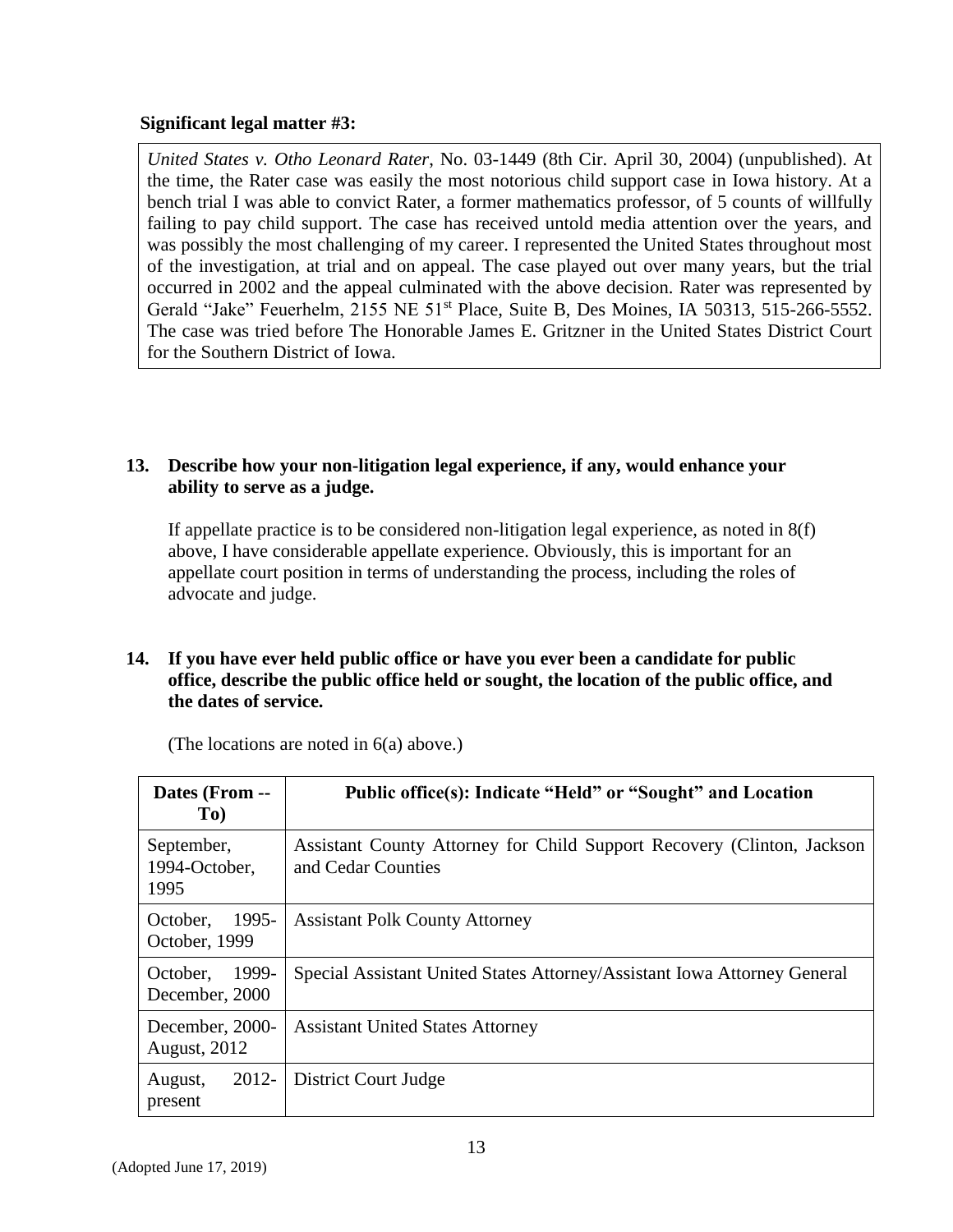- **15. If you are currently an officer, director, partner, sole proprietor, or otherwise engaged in the management of any business enterprise or nonprofit organization other than a law practice, provide the following information about your position(s) and title(s):** 
	- **a. Name of business / organization.**
	- **b. Your title.**
	- **c. Your duties.**
	- **d. Dates of involvement.**

| Dates (From --<br>To)        | <b>Organization Name</b>      | Nature of your involvement            |
|------------------------------|-------------------------------|---------------------------------------|
| 2011-2012<br>$2016$ -present | Arthur<br>James<br>Foundation | Albert   Member of Board of Directors |
| 1995-present                 | The Nature Conservancy        | Member                                |

**16. List all bar associations and legal- or judicial-related committees or groups of which you are or have been a member and give the titles and dates of any offices that you held in those groups.** 

| Professional associations to which you<br>have belonged             | <b>Committees / Offices</b>                                                                                                                         | Dates (From --<br>To)     |
|---------------------------------------------------------------------|-----------------------------------------------------------------------------------------------------------------------------------------------------|---------------------------|
| <b>Iowa State Bar Association</b>                                   |                                                                                                                                                     | 1994-present              |
| The Missouri Bar                                                    |                                                                                                                                                     | 1989-present              |
| <b>Scott County Bar Association</b>                                 |                                                                                                                                                     | 2012-present              |
| <b>American Bar Association</b>                                     |                                                                                                                                                     | 1989-2000(?)<br>2015-2018 |
| Dillon Inn of Court                                                 |                                                                                                                                                     | $2014(?)$ -present        |
| <b>Iowa Judges Association</b>                                      |                                                                                                                                                     | 2012-present              |
| National Association of Assistant United<br><b>States Attorneys</b> | For several years functioned<br>as the organization's delegate<br>the United States<br>in<br>Attorney's Office for the<br>Southern District of Iowa | 2000-2012                 |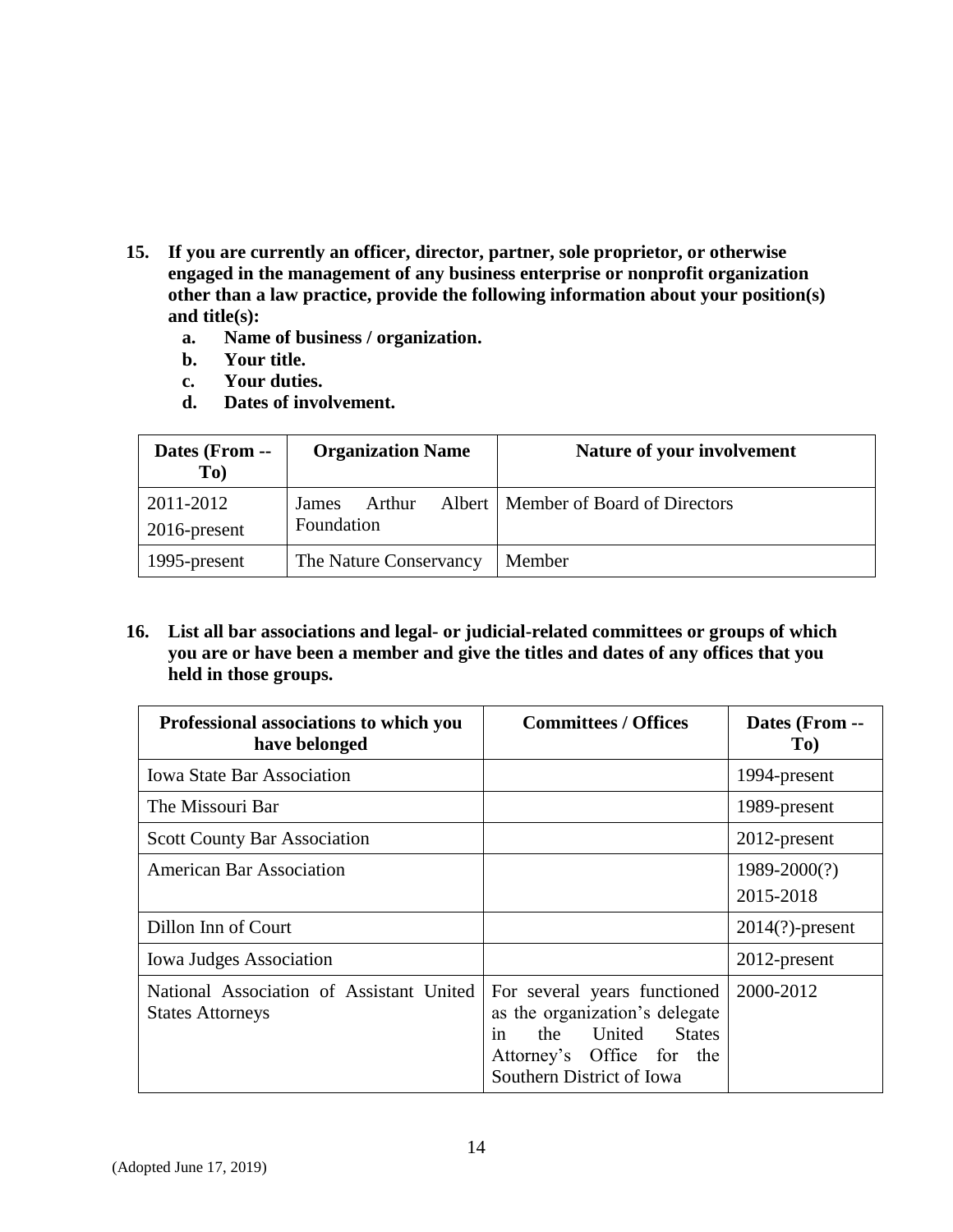| <b>Clinton County Bar Association</b>     | 1994-1995  |
|-------------------------------------------|------------|
| Polk County Bar Association               | 1995-1999  |
| American Society of International Law     | Early '90s |
| Bar Association of Metropolitan St. Louis | 1991       |

| Dates (From --<br>To) | Government commissions, task forces, etc. on which you served                              |
|-----------------------|--------------------------------------------------------------------------------------------|
| $2016 - 2018$         | Statewide Public Safety Assessment (PSA) Implementation Team                               |
| $?$ – present         | Seventh Judicial District Lunch & Learn Committee                                          |
| $?$ – present         | Seventh Judicial District Family Law Informal Trial Pilot Program Task<br>Force            |
| $\gamma$              | Seventh Judicial District Supervised Visitation Committee (Chair)                          |
| $\gamma$              | <b>Seventh Judicial District Post-conviction Relief Committee</b>                          |
| $\gamma$              | Seventh Judicial District Law Clerk Work Distribution Committee                            |
| $\gamma$              | <b>Regional Time Survey Review Focus Group</b>                                             |
|                       | Please note, many of the above committees had no formal start date or<br>termination date. |

**17. List all other professional, business, fraternal, scholarly, civic, charitable, or other organizations, other than those listed above, to which you have participated, since graduation from law school. Provide dates of membership or participation and indicate any office you held. "Participation" means consistent or repeated involvement in a given organization, membership, or regular attendance at events or meetings.** 

To the best of my recollection the answers to questions 15 and 16 cover all such organizations.

**18. If you have held judicial office, list at least three opinions that best reflect your approach to writing and deciding cases. For each case, include a brief explanation as to why you selected the opinion and a citation for your opinion and any reviewing entity's or court's opinion. If either opinion is not publicly available (i.e., available on Westlaw or a public website other than the court's electronic filing system), please attach a copy of the opinion.**

*State of Iowa v. Larry Dean Bell/Kendrick E. Sampson*, Ruling on Defendants' Motion to Suppress (A ruling on a constitutional search and seizure issue.)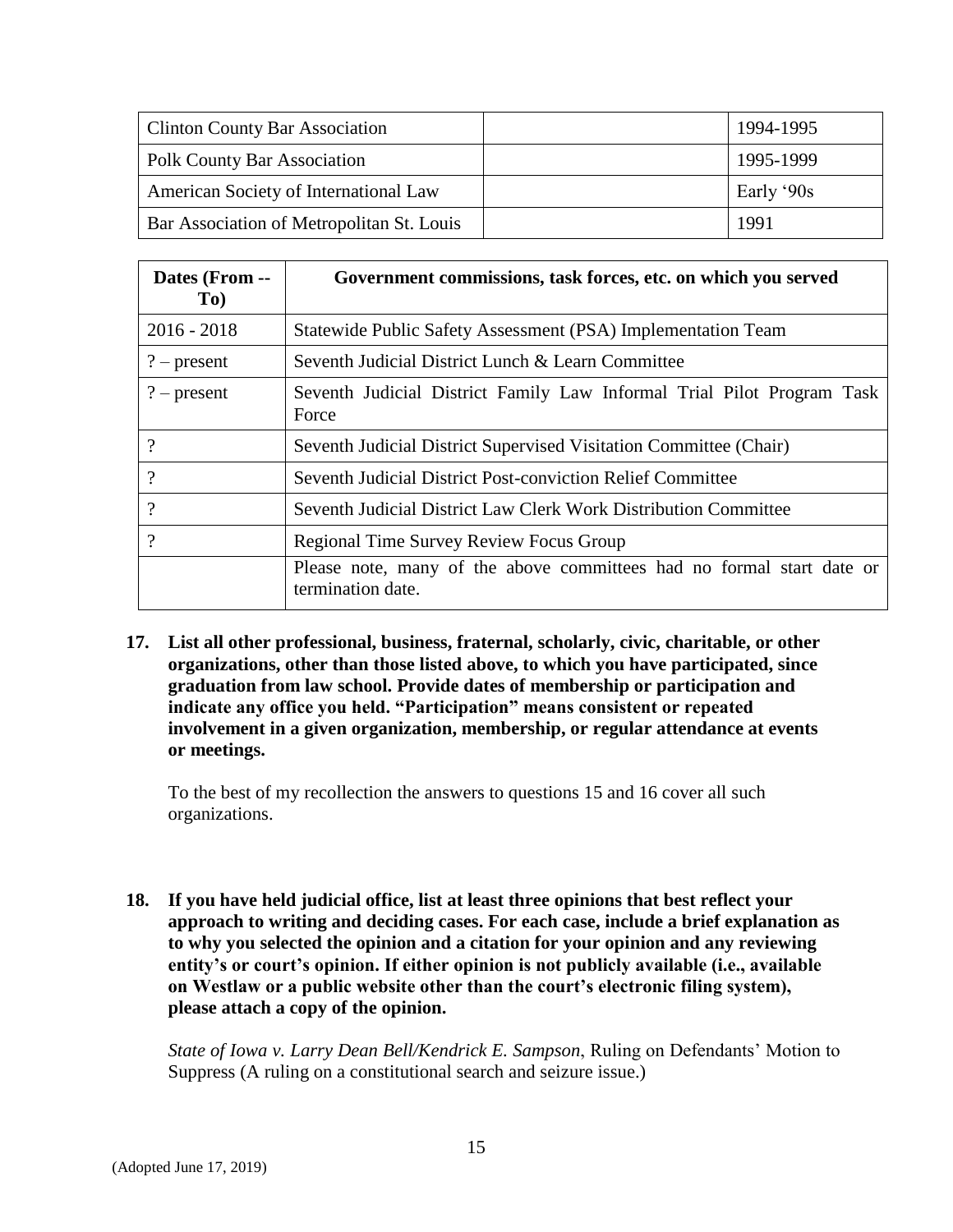*Curry's Transportation Services, Inc. v. Mike Dotson, Eric Ryner, Justin Craig Shafer, and Ryner Transportation, Inc.*, Ruling on Plaintiff's Petition at Law (A bench trial ruling that involved complex business law issues.) *Curry's Transp. Servs., Inc. v. Dotson*, No. 13-1555, 2014 WL 7343243 (Iowa Ct. App. Dec. 24, 2014).

*Matthew D. Hargrave v. Grain Processing Corporation and Kent Corporation*, Ruling on Defendant's Motion for Summary Judgment (A summary judgement ruling on an employment law/contractual issue.) *Hargrave v. Grain Processing Corp*., No. 14-1197, 2015 WL 1331706 (Iowa Ct. App. Mar. 25, 2015).

#### **19. If you have not held judicial office or served in a quasi-judicial position, provide at least three writing samples (brief, article, book, etc.) that reflect your work.**

In addition to the materials provided in response to question 18, I have attached additional writing samples from my time as an Assistant United States Attorney.

*United States of America v. Greg Allen Johnson*, Brief of Appellee

*United States of America v. James Griffin*, Brief of Appellee

*United States of America v. Paul Warren Wells*, Government's Resistance to Defendant's Motion to Suppress and Brief in Support of Government's Resistance to Defendant's Motion to Suppress.

# **OTHER INFORMATION**

**20. If any member of the State Judicial Nominating Commission is your spouse, son, daughter, brother, sister, uncle, aunt, first cousin, nephew, niece, father-in-law, mother-in-law, son-in-law, daughter-in-law, brother-in-law, sister-in-law, father, mother, stepfather, stepmother, stepson, stepdaughter, stepbrother, stepsister, half brother, or half sister, state the Commissioner's name and his or her familial relationship with you.**

Not applicable

**21. If any member of the State Judicial Nominating Commission is a current law partner or business partner, state the Commissioner's name and describe his or her professional relationship with you.**

Not applicable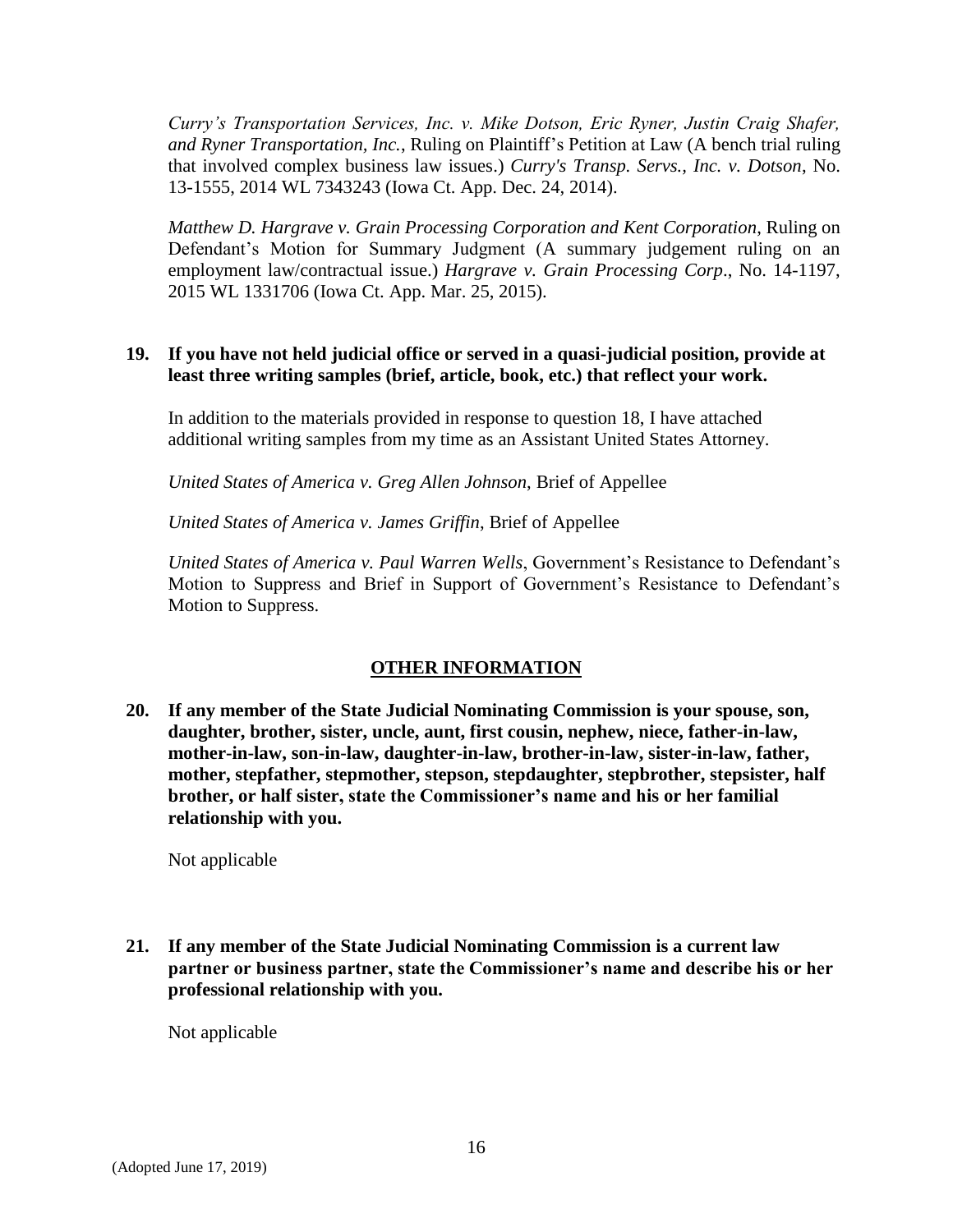### **22. List the titles, publishers, and dates of books, articles, blog posts, letters to the editor, editorial pieces, or other published material you have written or edited.**

*On Becoming a Lawyer*, 96 Iowa L. Rev. 1511 (2011)

*Deep White Cover* (Crime Street Press, 2014, republished by Down & Out Books, May 2019)

*Deep Green Cover* (Down & Out Books, November 2019)

*Deep Red Cover* (Down & Out Books, anticipated publication date September 2020)

*Poisoned Waters* (CreateSpace Independent Publishing Platform, 2017)

*The Drug Lords* (CreateSpace Independent Publishing Platform, 2017)

# **23. List all speeches, talks, or other public presentations that you have delivered for at least the last ten years, including the title of the presentation or a brief summary of the subject matter of the presentation, the group to whom the presentation was delivered, and the date of the presentation.**

This is, of course, a difficult list to compile after more than thirty years as an attorney and judge. I have included what I can recall in narrative form as I thought that would be a more complete and useful answer to the question. I would not be able to provide exact dates for most of these presentations or a specific sponsor beyond what is indicated below.

I taught a course on Negotiations at Drake University Law School in the late '90s. I once gave a presentation on truancy law and the truancy program of the Polk County Attorney's Office (PCAO) at a meeting of the School Administrators of Iowa (1995 or 96). I often spoke to youthful offenders as part of the PCAO Youthful Offender Program. I spoke on behalf of the McCain presidential campaign at the 2008 Iowa Caucuses. I have delivered numerous continuing legal education (CLE) presentations, more than I can remember. They have included a presentation on the Federal Sentencing Guidelines at a Scott County Bar Association CLE (approximately 12 years ago?), a presentation to the staff of the United States Attorney's Office for the Southern District of Iowa on obtaining electronic/digital evidence, and a presentation to the Iowa Sex Crimes Investigators Association on the prosecution of Federal child enticement offenses (2012). I spoke at a symposium on the future of legal education entitled *Rethinking Legal Education* hosted by the *Iowa Law Review* on February 25 or 26, 2011. I have moderated a presentation on e-discovery issues at a Scott County Bar Association CLE (2012?). I have spoken at several one-hour Lunch and Learn CLEs sponsored by the judges of Iowa's Seventh Judicial District, and continue to do so, including as part of a recent panel on the subject of jury selection. I have also lectured on Iowa sentencing law at the Dillon Inn of Court (2013 or 2014), and recently delivered an updated version of this address at a CLE entitled *Views from the Bench* that was held in support of the HELP Regional Offices of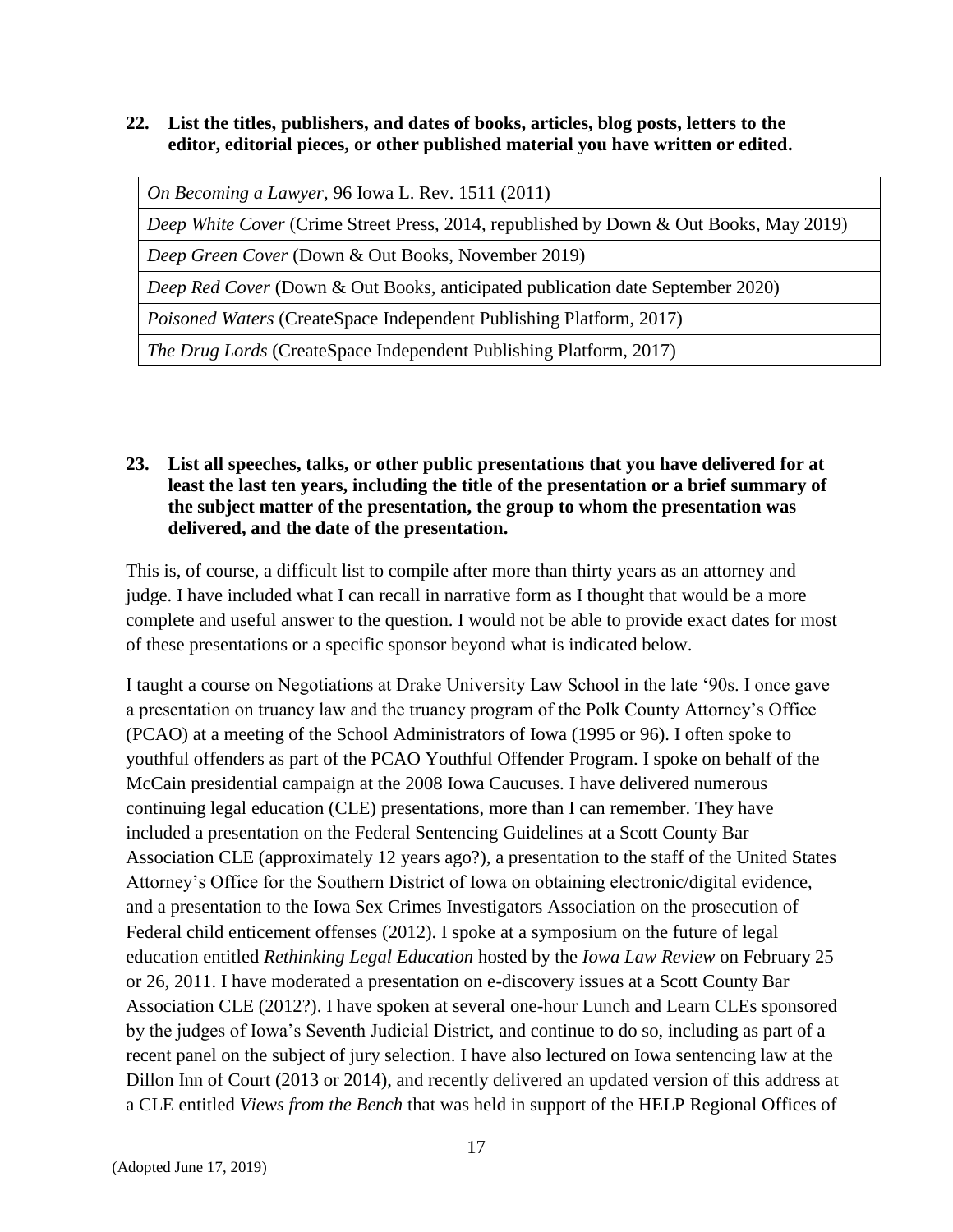Iowa Legal Aid. I also delivered a lecture on domestic abuse protective orders several years ago at a CLE that was in support of HELP. I was on a panel that addressed the Dillon Inn of Court on the topic *Managing Difficult Criminal Clients* held in Davenport, Iowa, on 3/16/16. I participated in a judicial panel discussion as part of a CLE sponsored by the National Business Institute (NBI) in December of 2014. I have more recently participated in two other judicial panels at NBI sponsored CLEs. Those are *What Civil Court Judges Want You To Know*, held in Davenport, Iowa, on 11/4/16, and *What Family Court Judges Want You To Know*, also held in Davenport on 10/23/15. On 12/18/15 I was on a panel that addressed *Staying on the Right Side of the New Rules* at the Scott County Bar Association's 2015 Last Chance Seminar. This was in Davenport, Iowa. I was recently on a large panel that addressed racial disparity in the criminal justice system. This was at St. Ambrose University in Davenport, Iowa, on 4/11/17. I am unsure of the exact sponsor(s) for this event but do recall that the NAACP's state director was the moderator. Over the years I have also lectured to innumerable law enforcement agencies on matters such as search and seizure, criminal investigation and prosecution, etc. Finally, I recently addressed my daughter's fifth grade class on the Bill of Rights (May 15, 2018.)

I try to honor as many requests to speak as I can. In most instances this is as a member of a panel of judges. I have also given several interviews to the media related to the work of the court or to my work as an author. Those I can recall are listed below:

*Stolen guns in Iowa often led to other crimes*, The Cedar Rapids Gazette, March 28, 2014, available at the following link: [http://thegazette.com/2013/03/17/stolen-guns-in-iowa-often](http://thegazette.com/2013/03/17/stolen-guns-in-iowa-often-lead-to-other-crimes/)[lead-to-other-crimes/](http://thegazette.com/2013/03/17/stolen-guns-in-iowa-often-lead-to-other-crimes/)

Interview on KHSU Radio regarding my novel, *Deep White Cover*, on November 20, 2014. This was previously available at the following link, but it appears that the recording is no longer accessible: [http://khsu.streamguys.net/TNT\\_Joel%20Barrows.mp3](http://khsu.streamguys.net/TNT_Joel%20Barrows.mp3)

*Crime thriller is judge's debut as author*, Quad City Times, July 19, 2014, available at the following link: [http://qctimes.com/entertainment/crime-thriller-is-judge-s-debut-as](http://qctimes.com/entertainment/crime-thriller-is-judge-s-debut-as-author/article_87fbb8a0-f45b-5c55-9cad-6f067527eebb.html)[author/article\\_87fbb8a0-f45b-5c55-9cad-6f067527eebb.html](http://qctimes.com/entertainment/crime-thriller-is-judge-s-debut-as-author/article_87fbb8a0-f45b-5c55-9cad-6f067527eebb.html)

The Dana Pretzer Show, June 24, 2014, to discuss my book, *Deep White Cover*, available at the following link: [http://scaredmonkeysradio.com/2014/06/24/the-dana-pretzer-show-tuesday](http://scaredmonkeysradio.com/2014/06/24/the-dana-pretzer-show-tuesday-june-24-2014-with-special-guests-joel-barrows-and-keith-thibodeaux/)[june-24-2014-with-special-guests-joel-barrows-and-keith-thibodeaux/](http://scaredmonkeysradio.com/2014/06/24/the-dana-pretzer-show-tuesday-june-24-2014-with-special-guests-joel-barrows-and-keith-thibodeaux/)

(I am not sure if this is still available at the above link.) It is available at:

[http://www.joelwbarrows.com/uploads/2/9/4/7/29477279/danapretzer-joelwbarrows-](http://www.joelwbarrows.com/uploads/2/9/4/7/29477279/danapretzer-joelwbarrows-062414.mp3)[062414.mp3](http://www.joelwbarrows.com/uploads/2/9/4/7/29477279/danapretzer-joelwbarrows-062414.mp3)

Georgetown Alumni Online, Alumni Author Spotlight: Summer Thrillers, available at the following link:<http://alumni.georgetown.edu/alumni-stories/alumni-authors-summer-thrillers>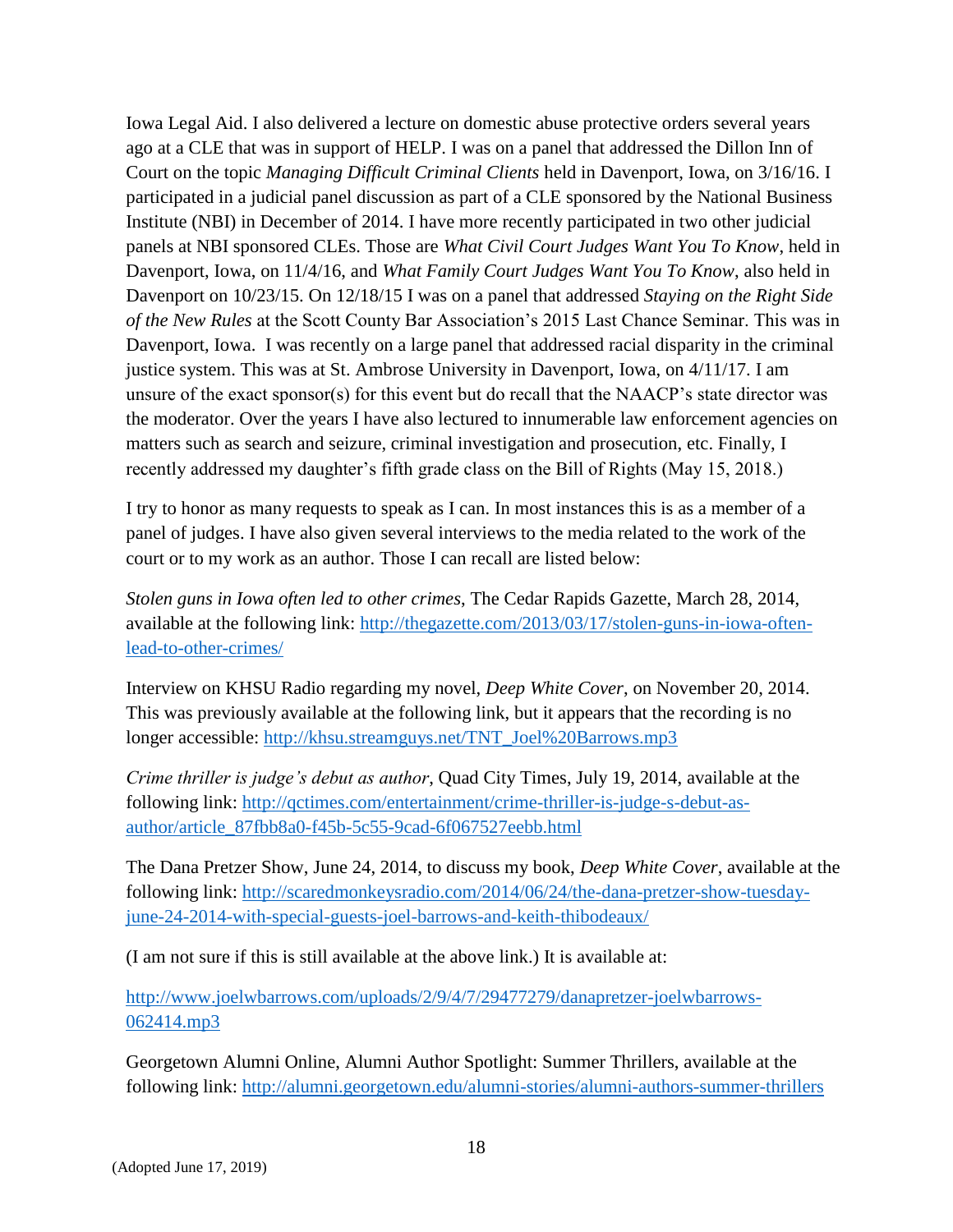Interview on WVIL Radio regarding my novels on June 17, 2017, available at the following link:<http://wvik.org/post/scribble-joel-barrows#stream/0>

*Scott County Drug Court Celebrates New Graduates*, Quad City Times, May 5, 2017, available at the following link: [http://qctimes.com/news/local/scott-county-drug-court-celebrates-new](http://qctimes.com/news/local/scott-county-drug-court-celebrates-new-graduates/article_2a4a5932-9eed-560b-ac0f-1fc8444871ba.html)[graduates/article\\_2a4a5932-9eed-560b-ac0f-1fc8444871ba.html](http://qctimes.com/news/local/scott-county-drug-court-celebrates-new-graduates/article_2a4a5932-9eed-560b-ac0f-1fc8444871ba.html)

I was also interviewed for an article on Drug Court that was published in The Catholic Messenger in June of 2018.

**24. List all the social media applications (e.g., Facebook, Twitter, Snapchat, Instagram, LinkedIn) that you have used in the past five years and your account name or other identifying information (excluding passwords) for each account.**

| Social media application name | Account name or other identifying information |  |
|-------------------------------|-----------------------------------------------|--|
| Facebook                      | jwbarrows@aol.com                             |  |
| LinkedIn                      | Jwbarrows@aol.com                             |  |
| Twitter                       | @jwharrows                                    |  |
| Goodreads                     | Jwbarrows@aol.com                             |  |
| reddit                        | joelwbarrows                                  |  |
| Amazon author page            | Joel W. Barrows                               |  |
| Indie Writers Support         | Jwbarrows@aol.com                             |  |
| joelwbarrows.com              |                                               |  |

**25. List any honors, prizes, awards or other forms of recognition which you have received (including any indication of academic distinction in college or law school) other than those mentioned in answers to the foregoing questions.**

| <b>Name/Title of Honor, Prizes, Awards</b>                                                                                              | <b>Awarded by:</b>                        | Month/Yr<br><b>Received</b> |
|-----------------------------------------------------------------------------------------------------------------------------------------|-------------------------------------------|-----------------------------|
| American Jurisprudence Award in Wills and Trusts                                                                                        |                                           | 1987 or 1988                |
| Dean's List, Drake Law School                                                                                                           | Drake Law School                          |                             |
| Graduated with distinction from my LL.M. program<br>at Georgetown (approximately 25% of the LL.M.<br>class graduated with distinction). | Georgetown<br>University<br>Law<br>Center | May, 1993                   |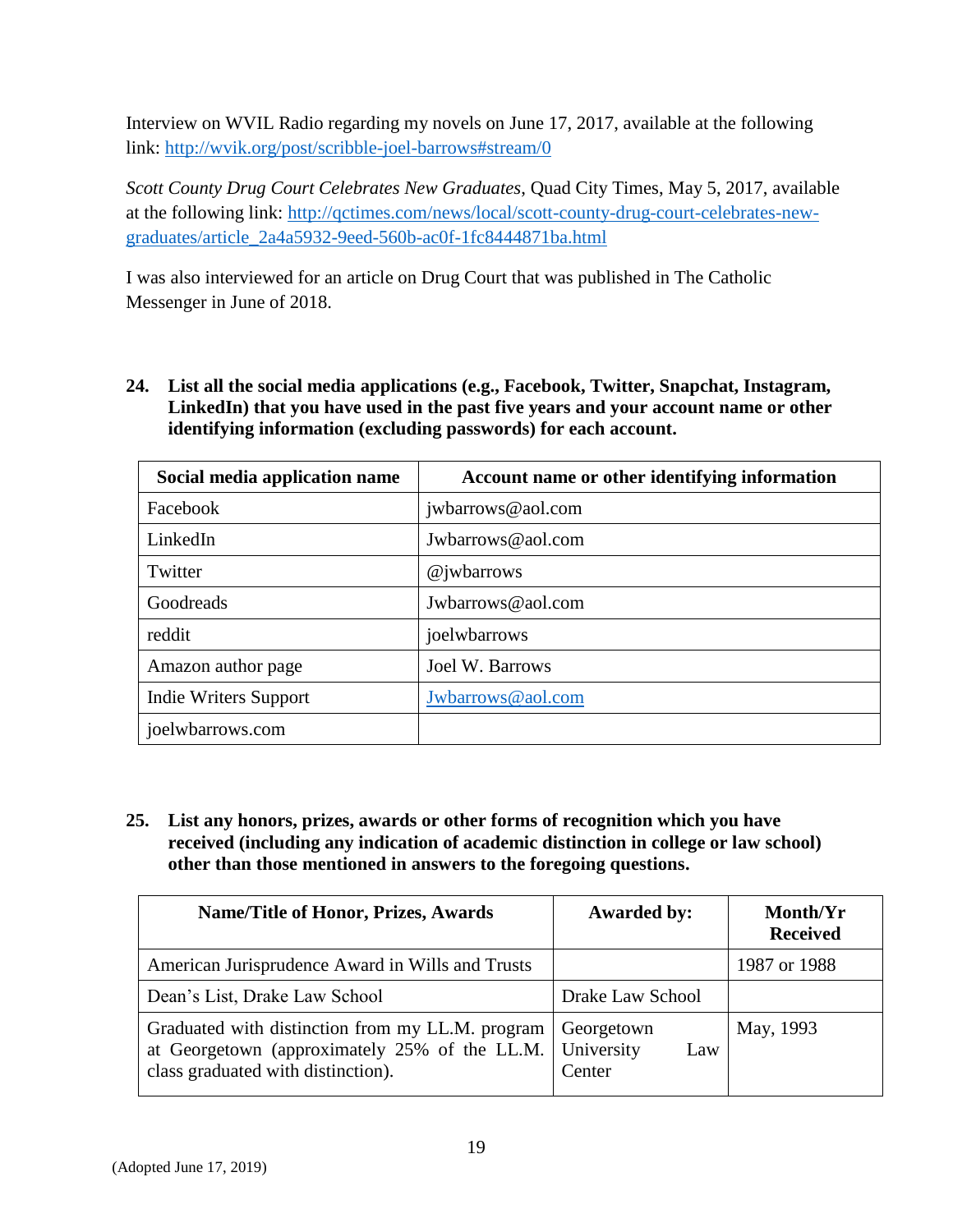| Two top A's at Georgetown University Law Center,<br>National Security Law and International<br>Organizations.                                                                         |                                                                               | 1992 or 1993 |
|---------------------------------------------------------------------------------------------------------------------------------------------------------------------------------------|-------------------------------------------------------------------------------|--------------|
| Certificate of Recognition from the Iowa   Iowa Department of   2012<br>Department of Public Safety for my work with the Public Safety<br>Internet Crimes Against Children Task Force |                                                                               |              |
| Various leave and bonus awards from the United<br>States Attorney's Office                                                                                                            | United<br><b>States</b><br>Attorney's Office,<br>Southern District of<br>Iowa | numerous     |

#### 26. **Provide the names and telephone numbers of at least five people who would be able to comment on your qualifications to serve in judicial office. Briefly state the nature of your relationship with each person.**

The Honorable Thomas D. Waterman, Justice, Iowa Supreme Court Scott County Courthouse 400 W. Fourth St. Davenport, Iowa 52801 563-326-8725

The Honorable Christopher McDonald, Justice, Iowa Supreme Court Iowa Judicial Branch Building 1111 East Court Avenue Des Moines, Iowa 50319 515-348-4974

The Honorable John A. Jarvey, Chief United States District Court Judge, Southern District of Iowa United States Courthouse 123 East Walnut Street, Room 221 Des Moines, Iowa 50309 515-284-6279

The Honorable Marlita A. Greve, Chief Judge, Seventh Judicial District Scott County Courthouse 400 W. Fourth St. Davenport, Iowa 52801 563-326-8783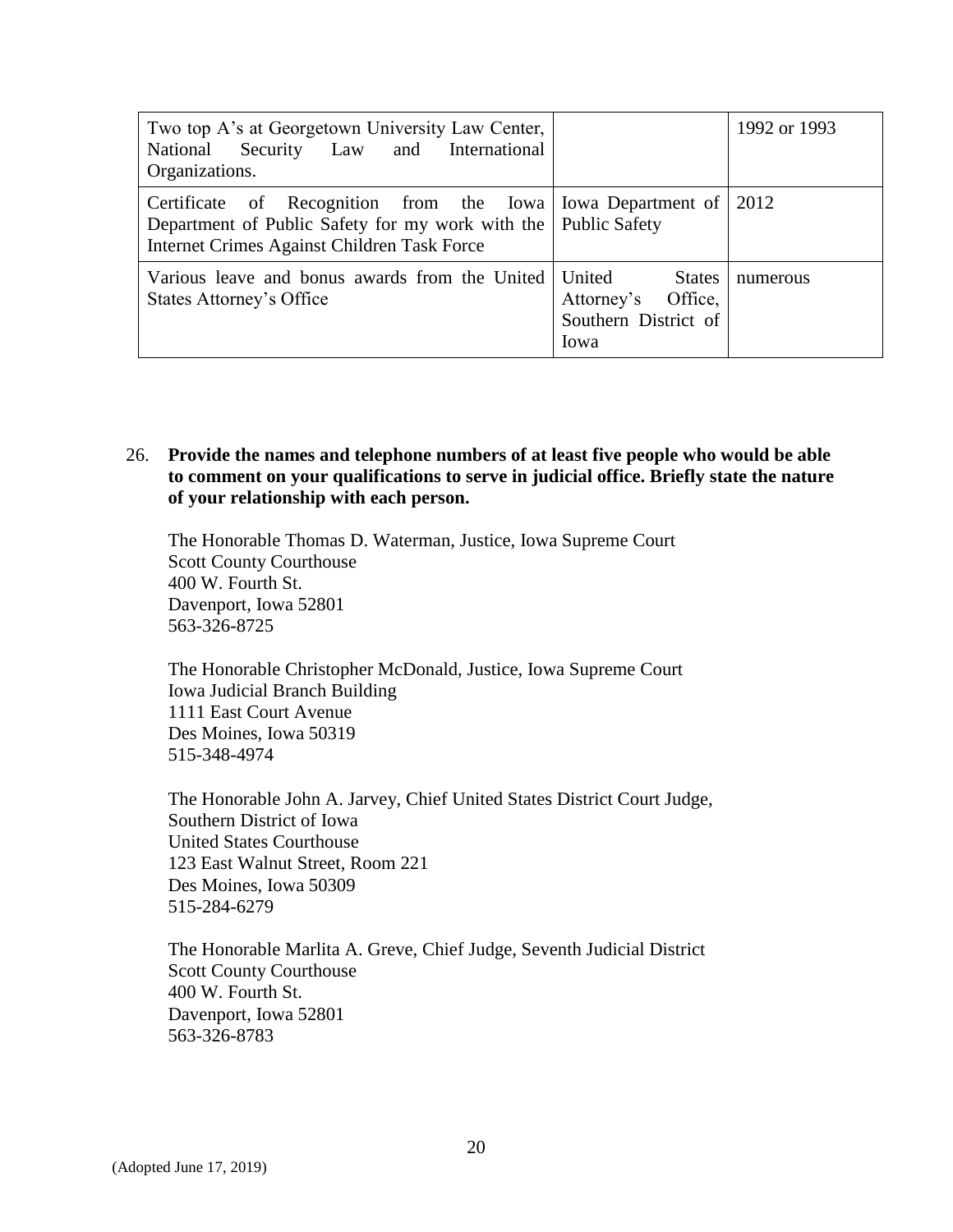The Honorable Thomas J. Shields, Senior United States Magistrate Judge, (Former Chief United States Magistrate Judge) United States Courthouse 131 E. 4th St. Davenport, IA 52801 563-884-7601

Professor James A. Albert Drake University Law School Cartwright Hall 2507 University Avenue Des Moines, Iowa 50311 515-271-2061

William C. Purdy, Chief, Civil Division United States Attorney's Office U.S. Courthouse Annex 110 East Court Avenue, Suite 286 Des Moines, Iowa 50309-2053 515-473-9300

I would consider all of these individuals to be professional colleagues and friends.

#### **27. Explain why you are seeking this judicial position.**

I have enjoyed serving as a district court judge. I would like to take that experience to the Iowa Supreme Court, both for the fresh challenge it would present and for the opportunity to have an impact on a statewide basis. I have always enjoyed the more academic aspects of the profession, the research and writing. That is reflected in my hobby as a novelist. I believe that I could craft opinions in a useful, clear and concise manner, and do so with maximum efficiency.

I believe that I have demonstrated a patient, thoughtful judicial temperament while on the bench, a strong work ethic, and a firm grasp of the issues. I make certain that litigants have been heard, and that they feel they have been heard. My broad experience as a litigator, appellate advocate and judge leave me thoroughly equipped to meet this challenge. Being appointed to the Supreme Court would be a great honor. As a child support recovery attorney, state prosecutor, federal prosecutor and judge, I have spent my career working to improve the lives of the citizens of Iowa. I would be honored to continue that work as a justice on the Iowa Supreme Court.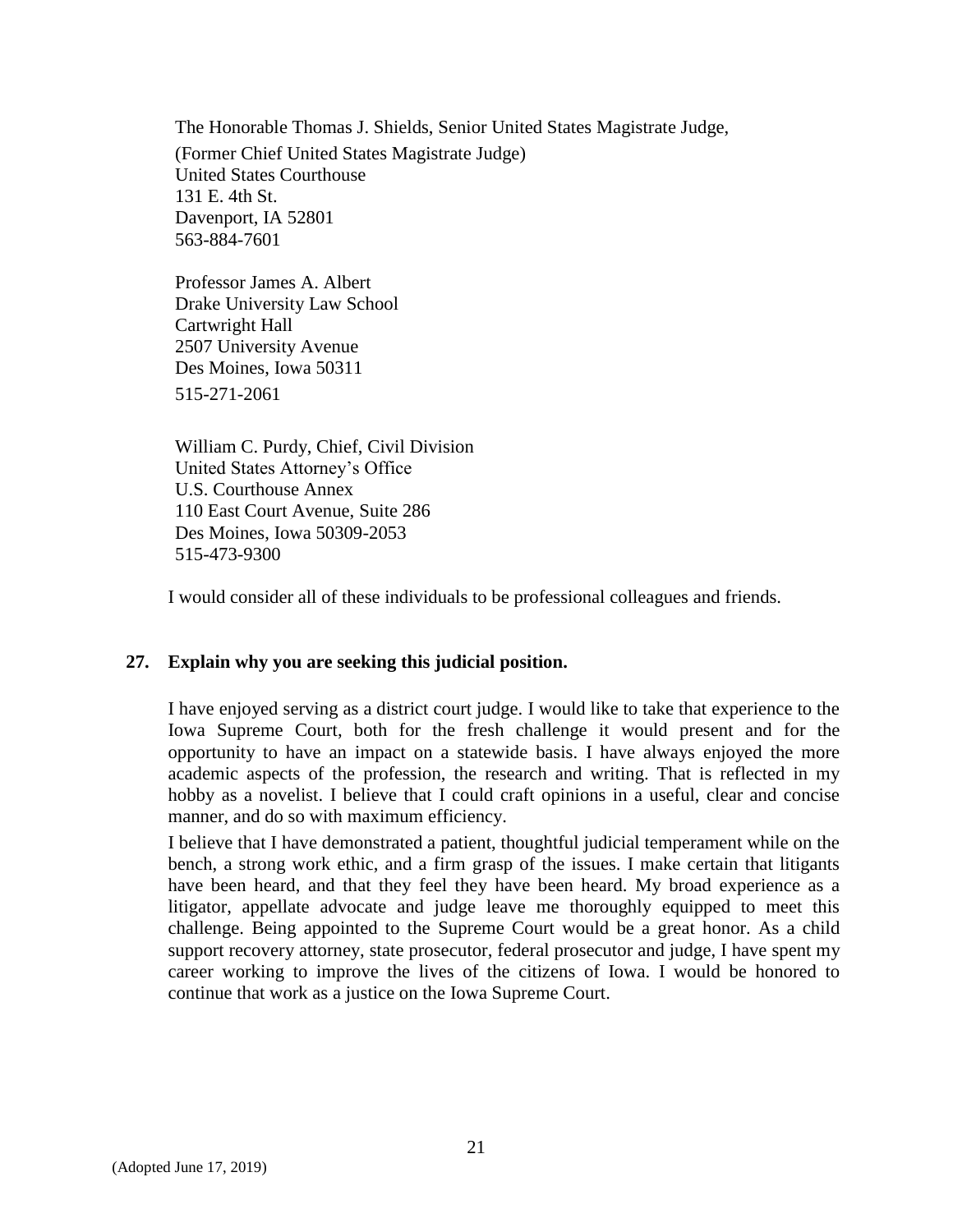#### **28. Explain how your appointment would enhance the court.**

I believe that I could offer a useful perspective if given the opportunity to serve on our Supreme Court. I have litigated cases in state and federal court, argued dozens of appeals before the United States Court of Appeals for the Eighth Circuit and presided over a wide variety of cases as a trial judge. I have civil and criminal experience, both as a litigator and as a judge. As an Assistant United States Attorney, I handled cases of immense complexity, including: tax fraud, bank fraud, mail fraud, wire fraud, mortgage fraud, and, environmental crimes. These cases often involved dissecting and understanding business and banking practices, including analysis of accounting records. I was also both the Computer Hacking and Intellectual Property Coordinator and Project Safe Childhood Coordinator for the Southern District of Iowa. This afforded me the opportunity to become trained in, and experienced with, cutting-edge issues of electronic evidence and computer forensics, including the complicated topic of privacy in the age of the internet. I have maintained an interest in this area and believe that my knowledge of the subject matter could be useful to the Supreme Court as it continues to grapple with those issues. Just a few examples of what the Court might confront in these areas would be the following: what metadata is covered by the discovery process; what tracking data will require a warrant; and, what is the reasonable expectation of privacy in the wide variety of digital information shared with, or otherwise provided to, app developers or social media platforms. I have overseen the Seventh Judicial District's Drug Court program, completing my rotation in January of this year. This was a profound experience that gave me insight into the challenges faced by those in our criminal justice system who struggle to break the grip of addiction as they attempt to rehabilitate their lives. I believe that specialty courts are a cost-effective and humane way to deal with many non-violent offenders, especially those who suffer from drug addiction and mental illness. The things I have learned in this role inform much of what I do as a judge. If appointed, I would use my role to advocate for these courts. In addition, I believe that my life experience and personality would equip me to foster a collegial atmosphere on the Court. Finally, I believe that experience as a district court judge is essential to most effectively serve on the court that administers our judicial branch.

#### **29. Provide any additional information that you believe the Commission or the Governor should know in considering your application.**

In addition to my legal experience, I have considerable business experience helping to build a family company into a sizeable corporation. I was employed by the Compliment Division of NEOAX (formerly Barrows Enterprises) at their Camanche, Iowa location. While there, I worked in the accounting and purchasing departments, did various types of sales and production analysis, and functioned as a plant foreman, quality control inspector and warranty officer. This was from the mid-'70s through 1986. During my high school and college years I also worked for the Clinton Park Board, a lumberyard and at a fence and pool construction company.

I am proud to be a small-town Iowan raised by small-town Iowans. I grew up in Folletts and Camanche, both in Clinton County. My parents were children of the Depression who